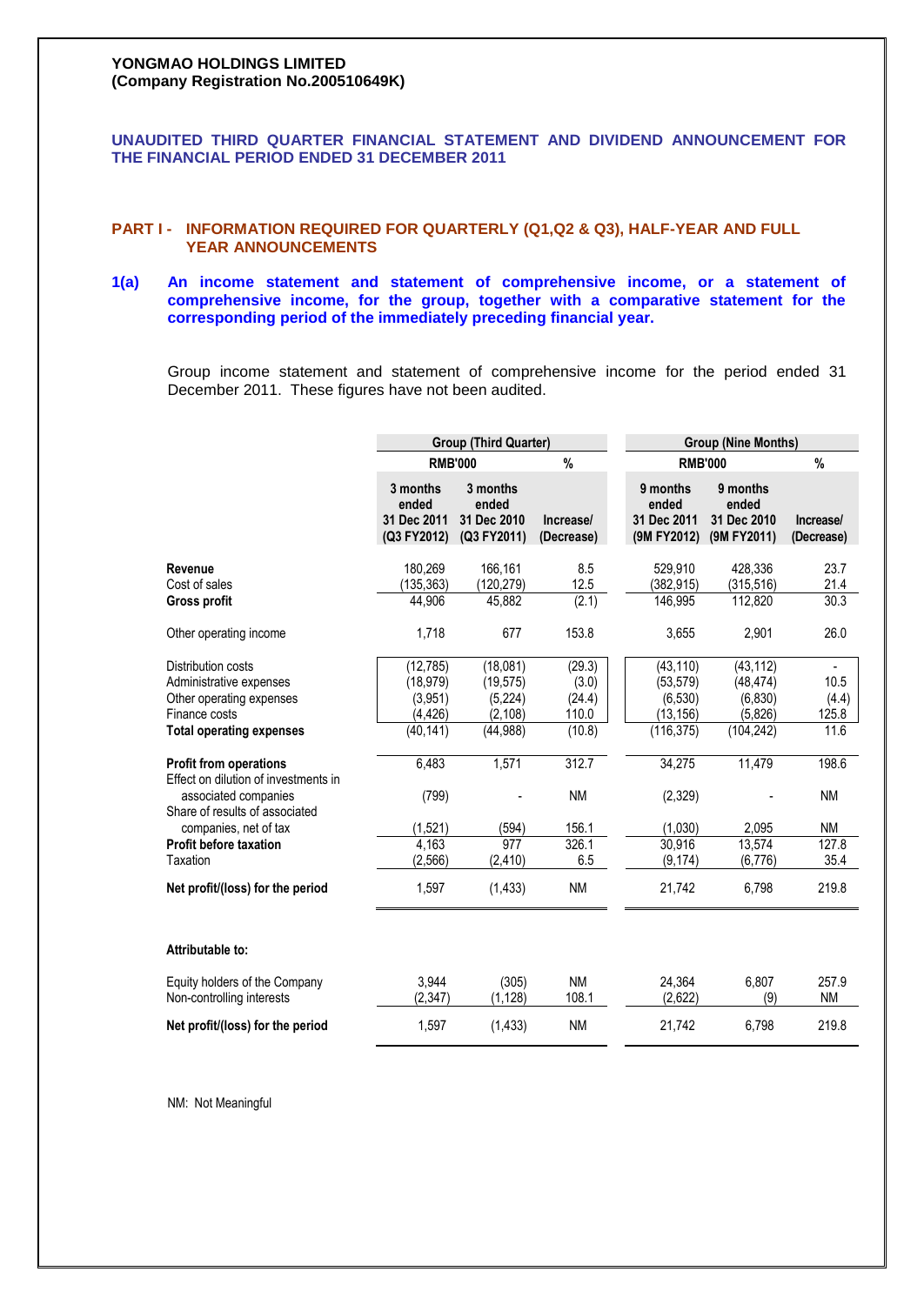|                                                                                                                         |                                                 | <b>Group (Third Quarter)</b>                    |                         | <b>Group (Nine Months)</b>                      |                                                 |                         |  |
|-------------------------------------------------------------------------------------------------------------------------|-------------------------------------------------|-------------------------------------------------|-------------------------|-------------------------------------------------|-------------------------------------------------|-------------------------|--|
|                                                                                                                         | <b>RMB'000</b>                                  |                                                 | $\frac{0}{0}$           |                                                 | <b>RMB'000</b>                                  | $\%$                    |  |
|                                                                                                                         | 3 months<br>ended<br>31 Dec 2011<br>(Q3 FY2012) | 3 months<br>ended<br>31 Dec 2010<br>(Q3 FY2011) | Increase/<br>(Decrease) | 9 months<br>ended<br>31 Dec 2011<br>(9M FY2012) | 9 months<br>ended<br>31 Dec 2010<br>(9M FY2011) | Increase/<br>(Decrease) |  |
| Net profit/(loss) for the period                                                                                        | 1,597                                           | (1, 433)                                        | <b>NM</b>               | 21,742                                          | 6,798                                           | 219.8                   |  |
| Other comprehensive income:<br>Exchange translation difference<br>Other comprehensive income for the period, net of tax | 41<br>41                                        | 100<br>100                                      | (59.0)<br>(59.0)        | 39<br>39                                        | 434<br>434                                      | (91.0)<br>(91.0)        |  |
| Total comprehensive income/(loss) for the<br>period                                                                     | 1,638                                           | (1, 333)                                        | <b>NM</b>               | 21,781                                          | 7,232                                           | 201.2                   |  |
| Total comprehensive income/(loss)<br>attributable to:<br>Equity holders of the Company<br>Non-controlling interests     | 3.985<br>(2,347)                                | (205)<br>(1, 128)                               | <b>NM</b><br>108.1      | 24,403<br>(2,622)                               | 7.241<br>(9)                                    | 237.0<br>ΝM             |  |
| Total comprehensive income/(loss) for the<br>period                                                                     | 1,638                                           | (1, 333)                                        | <b>NM</b>               | 21,781                                          | 7,232                                           | 201.2                   |  |

#### **Note:**

The Group profit before taxation is arrived at after charging/(crediting):

|                                                             |                                                 | <b>Group (Third Quarter)</b>                    |                         | <b>Group (Nine Months)</b>                      |                                                 |                         |  |
|-------------------------------------------------------------|-------------------------------------------------|-------------------------------------------------|-------------------------|-------------------------------------------------|-------------------------------------------------|-------------------------|--|
|                                                             | <b>RMB'000</b>                                  |                                                 | $\%$                    | <b>RMB'000</b>                                  | $\%$                                            |                         |  |
|                                                             | 3 months<br>ended<br>31 Dec 2011<br>(Q3 FY2012) | 3 months<br>ended<br>31 Dec 2010<br>(Q3 FY2011) | Increase/<br>(Decrease) | 9 months<br>ended<br>31 Dec 2011<br>(9M FY2012) | 9 months<br>ended<br>31 Dec 2010<br>(9M FY2011) | Increase/<br>(Decrease) |  |
| Amortisation of intangible assets                           | 108                                             | 315                                             | (65.7)                  | 324                                             | 945                                             | (65.7)                  |  |
| Bad debts written off                                       | ٠                                               |                                                 |                         |                                                 | 56                                              | <b>NM</b>               |  |
| Depreciation of property, plant and equipment (1)           | 5,072                                           | 2,798                                           | 81.3                    | 9,658                                           | 8,405                                           | 14.9                    |  |
| Exchange loss                                               | 1,856                                           | 273                                             | 579.9                   | 3,909                                           | 1,546                                           | 152.8                   |  |
| (Gain)/loss on disposal of property,<br>plant and equipment | (346)                                           | 6                                               | <b>NM</b>               | (458)                                           | (96)                                            | 377.1                   |  |
| Interest income                                             | (189)                                           | (89)                                            | 112.4                   | (820)                                           | (258)                                           | 217.8                   |  |
| Interest expense                                            | 4,426                                           | 2,108                                           | 110.0                   | 13,156                                          | 5,826                                           | 125.8                   |  |
| Impairment for property, plant and equipment                |                                                 | 1,500                                           | <b>NM</b>               |                                                 | 1,500                                           | <b>NM</b>               |  |
| Operating lease rentals                                     | 2,950                                           | 3,575                                           | (17.5)                  | 11,893                                          | 11,423                                          | 4.1                     |  |
| Property, plant and equipment written off                   |                                                 |                                                 |                         |                                                 | 5                                               | <b>NM</b>               |  |
| Provision for inventory obsolescence                        |                                                 | 3,000                                           | <b>NM</b>               |                                                 | 3,000                                           | <b>NM</b>               |  |
| Provision for doubtful debts                                | 1,572                                           | $\overline{\phantom{0}}$                        | <b>NM</b>               | 1,572                                           |                                                 | <b>NM</b>               |  |
| Overprovision of taxation in respect of prior years         | (26)                                            | $\overline{\phantom{0}}$                        | <b>NM</b>               | (26)                                            |                                                 | <b>NM</b>               |  |

(1) Increased due to depreciation of new manufacturing facilities.

NM: Not Meaningful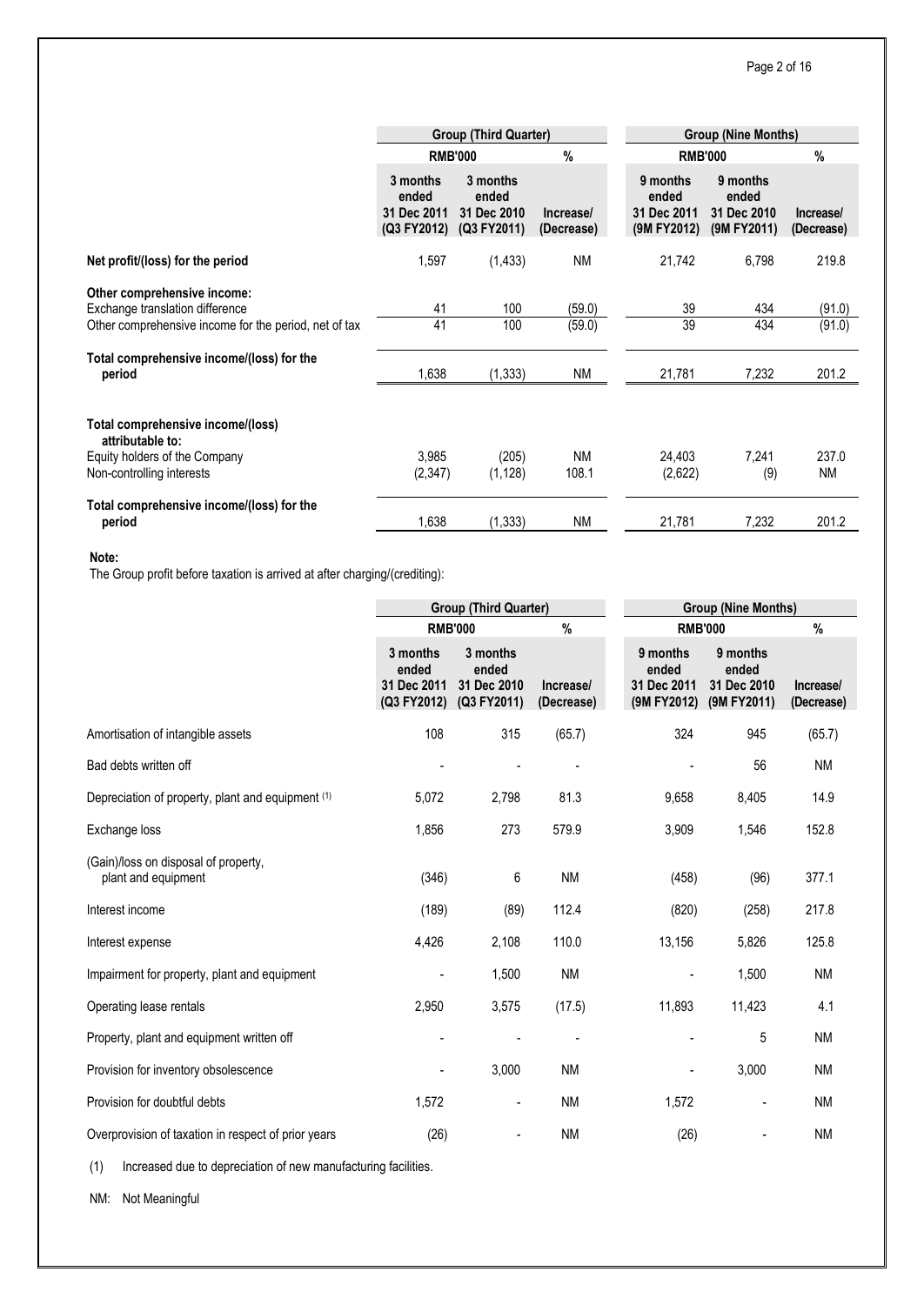# **1(b)(i) A statement of financial position (for the issuer and group), together with a comparative statement as at the end of the immediately preceding financial year.**

|                                                         | Group          |                | Company        |                |
|---------------------------------------------------------|----------------|----------------|----------------|----------------|
|                                                         | 31 Dec<br>2011 | 31 Mar<br>2011 | 31 Dec<br>2011 | 31 Mar<br>2011 |
|                                                         | <b>RMB'000</b> | <b>RMB'000</b> | <b>RMB'000</b> | <b>RMB'000</b> |
| <b>ASSETS</b>                                           |                |                |                |                |
| Non-current                                             |                |                |                |                |
| Property, plant and equipment                           | 329,367        | 296,591        | 1              | 5              |
| Intangible assets                                       | 1,072          | 1,396          |                |                |
| Goodwill                                                | 23,337         | 23,337         |                |                |
| Investment in subsidiaries                              |                |                | 304,683        | 304,683        |
| Associated companies                                    | 22,297         | 18,198         | 13,500         | 13,500         |
| Assets held-for-sale                                    | 2,638          | 2,998          |                |                |
| Trade and other receivables                             | 1,784          | 2,849          |                |                |
| Deferred costs                                          | 49,419         | 34,713         |                |                |
| Deferred tax assets                                     | 6,273          | 4,415          |                |                |
|                                                         | 436,187        | 384,497        | 318,184        | 318,188        |
| Current                                                 |                |                |                |                |
| Inventories                                             | 353,285        | 379,805        |                |                |
| Trade and other receivables                             | 217,951        | 243,191        | 44             | 611            |
| Deferred costs                                          | 37,882         | 18,406         |                |                |
| Amount owing by subsidiaries (non-trade)                |                |                | 39,624         | 10,778         |
| Amounts owing by related parties                        | 47,271         | 48,352         |                |                |
| Amounts owing by corporate shareholders of subsidiaries | 10,023         | 10,015         |                |                |
| Amounts owing by associated companies                   | 43,191         | 33,159         |                |                |
| Cash and cash equivalents                               | 106,525        | 95,848         | 812            | 4,442          |
|                                                         | 816,128        | 828,776        | 40,480         | 15,831         |
| <b>TOTAL ASSETS</b>                                     | 1,252,315      | 1,213,273      | 358,664        | 334,019        |
|                                                         |                |                |                |                |
| <b>EQUITY</b>                                           |                |                |                |                |
| <b>Capital and Reserves</b>                             |                |                |                |                |
| Share capital                                           | 312,484        | 312,484        | 312,484        | 312,484        |
| Reserves                                                | 189,525        | 165,122        | 44,462         | 19,324         |
| Equity attributable to equity holders of the Company    | 502,009        | 477,606        | 356,946        | 331,808        |
| Non-controlling interests                               | 21,650         | 24,907         |                |                |
| <b>TOTAL EQUITY</b>                                     | 523,659        | 502,513        | 356,946        | 331,808        |
|                                                         |                |                |                |                |
| <b>LIABILITIES</b>                                      |                |                |                |                |
| Non-current                                             |                |                |                |                |
| Bank borrowings                                         | 741            | 975            |                |                |
| Deferred income                                         | 64,757         | 42,042         |                |                |
| Deferred tax liabilities                                | 988            | 870            |                |                |
| Trade and other payables                                | 32,974         | 35,553         |                |                |
|                                                         | 99,460         | 79,440         |                |                |
| <b>Current</b>                                          |                |                |                |                |
| Trade and other payables                                | 257,943        | 331,659        | 1,718          | 2,211          |
| Amounts owing to related parties                        | 48,900         | 57,477         |                |                |
| Amounts owing to corporate shareholders of subsidiaries | 31,931         | 30,774         |                |                |
| Amount owing to an associated company                   |                | 4,002          |                |                |
| Bank borrowings                                         | 239,445        | 180,238        |                |                |
| Deferred income                                         | 48,359         | 24,563         |                |                |
| Current tax payable                                     | 2,618          | 2,607          |                |                |
|                                                         | 629,196        | 631,320        | 1,718          | 2,211          |
| <b>TOTAL EQUITY AND LIABILITIES</b>                     | 1,252,315      | 1,213,273      | 358,664        | 334,019        |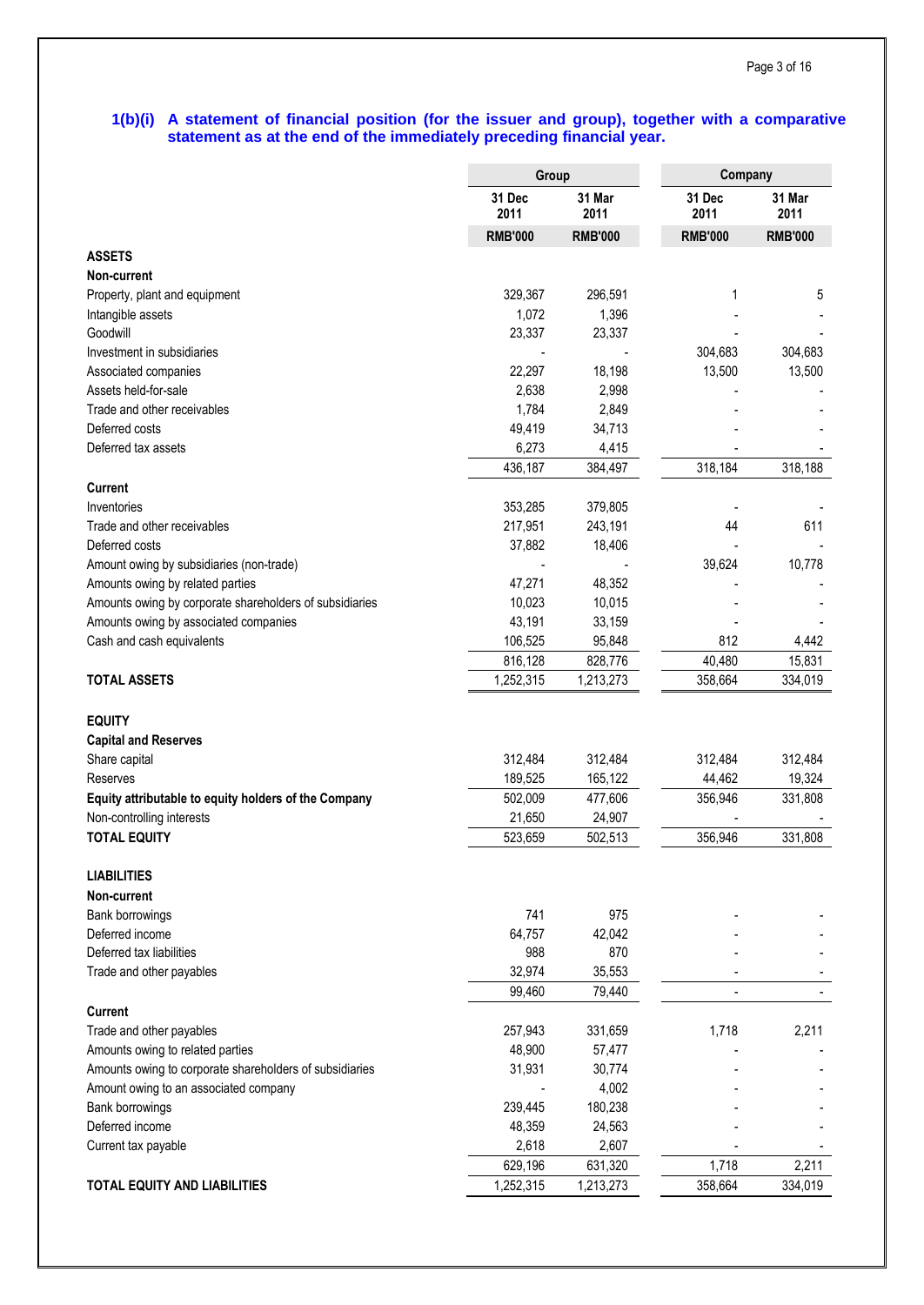# **1(b)(ii) Aggregate amount of group's borrowings and debt securities.**

# **Amount repayable in one year or less, or on demand**

| As at 31 December 2011 |                          | As at 31 March 2011  |                          |  |  |
|------------------------|--------------------------|----------------------|--------------------------|--|--|
| Secured '              | Unsecured <sup>(2)</sup> | Secured <sup>\</sup> | Unsecured <sup>(2)</sup> |  |  |
| <b>RMB'000</b>         | <b>RMB'000</b>           | <b>RMB'000</b>       | <b>RMB'000</b>           |  |  |
| 239.445                | 30,935                   | 180.238              | 32.474                   |  |  |

# **Amount repayable after one year**

| As at 31 December 2011 |                  | As at 31 March 2011 |                |  |
|------------------------|------------------|---------------------|----------------|--|
| Secured'               | <b>Unsecured</b> | Secured'            | Unsecured      |  |
| <b>RMB'000</b>         | <b>RMB'000</b>   | <b>RMB'000</b>      | <b>RMB'000</b> |  |
| 741                    |                  | 975                 |                |  |

# **Details of any collaterals**

## *Note (1):*

The secured loans include the following:

- a) RMB90.0 million (31 March 2011 RMB90.0 million) bank borrowings granted to Fushun Yongmao Construction Machinery Co., Ltd. ("Fushun Yongmao") secured by certain leasehold buildings and land use rights from a related party, Fushun Yongmao Engineering Machinery Co., Ltd.
- b) RMB Nil (31 March 2011 RMB40.0 million) bank borrowings granted to Fushun Yongmao and secured by bills receivables.
- c) RM69.2 million (31 March 2011 RMB30.0 million) bank borrowings granted to Fushun Yongmao. This bank borrowing is guaranteed by Beijing Yongmao Jiangong Machinery Manufacturing Co., Ltd. ("Beijing Yongmao").
- d) RMB50.0 million (31 March 2011 RMB20.0 million) bank borrowing granted to Fushun Yongmao. This bank borrowing is guaranteed by Beijing Yongmao and a director of the Company.
- e) RMB30.0 million (31 March 2011 RMB Nil) bank borrowing granted to Fushun Yongmao. This bank borrowing is guaranteed by the Company.
- f) RMB1.0 million (31 March 2011 RMB1.2 million) in respect of motor vehicles acquired under finance leases.

The above bank borrowings are for the purpose of increasing the working capital.

# *Note (2):*

The unsecured loans include the following:

- a) RMB25.2 million (31 March 2011 RMB21.8 million), of which RMB18.4 million (31 March 2011 RMB18.4 million) was interest-bearing, was from a corporate shareholder to Beijing Yongmao for the purpose of increasing the working capital of Beijing Yongmao.
- b) RMB5.7 million (31 March 2011 RMB8.7 million), interest-free, was from a related company of a corporate shareholder to Beijing Yongmao for the purpose of increasing the working capital of Beijing Yongmao.
- c) RMB Nil (31 March 2011 RMB2.0 million), interest-free, was from another related party to Fushun Yongmao for the purpose of increasing the working capital of Fushun Yongmao.

The above balances are recorded in current liabilities.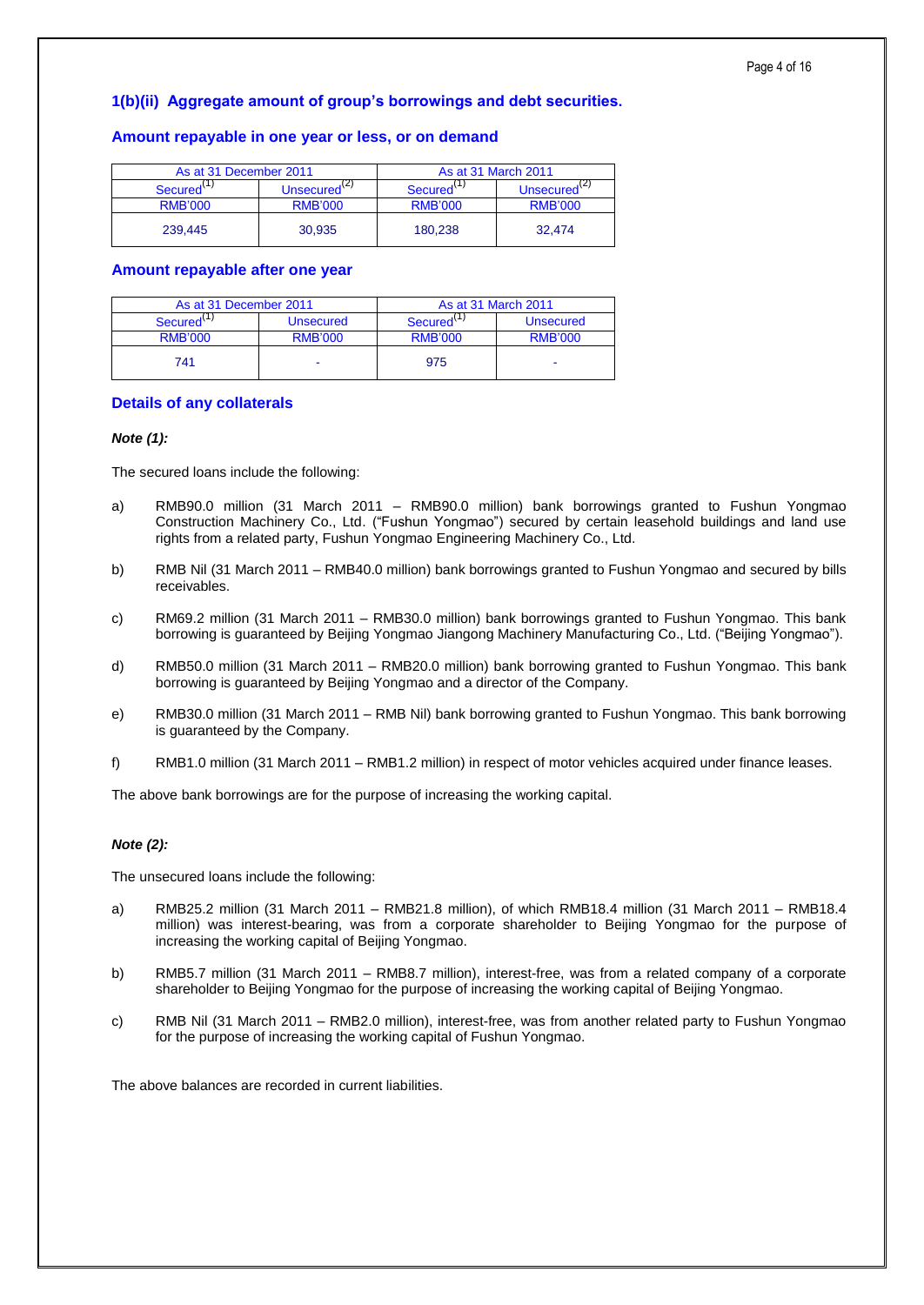# **1(c) A statement of cash flows (for the group), together with a comparative statement for the corresponding period of the immediately preceding financial year.**

| <b>RMB'000</b><br><b>RMB'000</b><br><b>RMB'000</b><br><b>RMB'000</b><br>3 months<br>3 months<br>9 months<br>9 months<br>ended<br>ended<br>ended<br>ended<br>31 Dec 2011<br>31 Dec 2010<br>31 Dec 2011<br>31 Dec 2010<br>(Q3 FY2012)<br>(Q3 FY2011)<br>(9M FY2012)<br>(9M FY2011)<br>Cash flow from operating activities<br>Profit before taxation<br>4,163<br>30,916<br>977<br>13,574<br>Adjustments for:<br>Share of results of associated companies<br>594<br>1,521<br>1,030<br>(2,095)<br>Unrealised profits from sale of towercranes and<br>towercrane accessories to associated companies<br>(3,688)<br>1,016<br>(9, 158)<br>4,544<br>108<br>315<br>324<br>945<br>Amortisation of intangible assets<br>8,405<br>Depreciation of property, plant and equipment<br>5,072<br>2,798<br>9,658<br>(Gain)/loss on disposal of property, plant and equipment<br>(346)<br>6<br>(458)<br>(96)<br>799<br>Effect on dilution of investments in associated companies<br>2,329<br>Impairment for property, plant and equipment<br>1,500<br>1,500<br>Property, plant and equipment written off<br>5<br>Provision for stock obsolescence<br>3,000<br>3,000<br>Provision for doubtful debts<br>1,572<br>1,572<br>4,426<br>2,108<br>13,156<br>5,826<br>Interest expense<br>(189)<br>Interest income<br>(89)<br>(820)<br>(258)<br>13,438<br>12,225<br>48,549<br>35,350<br>Operating profit before working capital changes<br>Decrease/(increase) in inventories<br>4,318<br>(7, 816)<br>6,381<br>(59, 486)<br>382<br>Decrease/(increase) in deferred cost<br>(34, 182)<br>(54, 971)<br>16,510<br>Decrease/(increase) in operating receivables<br>48,864<br>(38, 569)<br>(Decrease)/increase in operating payables<br>(28, 227)<br>43,570<br>(80, 515)<br>95,959<br>(222)<br>(Decrease)/increase in deferred income<br>48,211<br>Cash generated from/(used in) operations<br>38,553<br>(6,992)<br>33,254<br>4,954<br>Interest paid<br>(5, 336)<br>(1,829)<br>(13, 852)<br>(6,208)<br>28<br>Tax refunded/(paid)<br>(1, 916)<br>(10, 902)<br>(7, 975)<br>33,245<br>(19, 800)<br>Net cash generated from/(used in) operating activities<br>(10, 737)<br>19,071<br>Cash flow from investing activities<br>Acquisition of property, plant and equipment<br>13,949<br>(12, 288)<br>(28, 158)<br>(25, 751)<br>Investment in an associated company<br>(20, 284)<br>Proceeds from disposal of property, plant and equipment<br>875<br>2<br>1,220<br>107<br>Proceeds from sale of available-for-sale financial assets<br>360<br>878<br>360<br>189<br>89<br>820<br>Interest received<br>258<br>Net cash generated from/(used in) investing activities<br>15,373<br>(12, 197)<br>(25, 758)<br>(44, 792)<br>Cash flow from financing activities<br>Bank borrowings obtained<br>59,219<br>40,000<br>Restricted bank balances<br>(8, 280)<br>13,257<br>(Repayment to)/advances from related parties<br>(20,000)<br>7,000<br>(30, 876)<br>(2,000)<br>Repayment to finance lease creditors<br>(56)<br>(176)<br>Dividends paid to non-controlling interests<br>(635)<br>(635)<br>Dividends paid<br>(5, 487)<br>Net cash (used in)/generated from financing activities<br>7,000<br>69,665<br>(28, 971)<br>3,637<br>Net increase/(decrease) in cash and cash equivalents<br>19,647<br>(15, 934)<br>24,107<br>(22,084)<br>Cash and cash equivalents at beginning of period<br>53,571<br>76,844<br>49,214<br>82,566<br>Exchange adjustments<br>(70)<br>95<br>(173)<br>523 |                                            | <b>Group (Third Quarter)</b> |        | <b>Group (Nine Months)</b> |        |  |  |
|--------------------------------------------------------------------------------------------------------------------------------------------------------------------------------------------------------------------------------------------------------------------------------------------------------------------------------------------------------------------------------------------------------------------------------------------------------------------------------------------------------------------------------------------------------------------------------------------------------------------------------------------------------------------------------------------------------------------------------------------------------------------------------------------------------------------------------------------------------------------------------------------------------------------------------------------------------------------------------------------------------------------------------------------------------------------------------------------------------------------------------------------------------------------------------------------------------------------------------------------------------------------------------------------------------------------------------------------------------------------------------------------------------------------------------------------------------------------------------------------------------------------------------------------------------------------------------------------------------------------------------------------------------------------------------------------------------------------------------------------------------------------------------------------------------------------------------------------------------------------------------------------------------------------------------------------------------------------------------------------------------------------------------------------------------------------------------------------------------------------------------------------------------------------------------------------------------------------------------------------------------------------------------------------------------------------------------------------------------------------------------------------------------------------------------------------------------------------------------------------------------------------------------------------------------------------------------------------------------------------------------------------------------------------------------------------------------------------------------------------------------------------------------------------------------------------------------------------------------------------------------------------------------------------------------------------------------------------------------------------------------------------------------------------------------------------------------------------------------------------------------------------------------------------------------------------------------------------------------------------------------------------------------------------------------------------------------------------------------------------------------------------------------------------------------------|--------------------------------------------|------------------------------|--------|----------------------------|--------|--|--|
|                                                                                                                                                                                                                                                                                                                                                                                                                                                                                                                                                                                                                                                                                                                                                                                                                                                                                                                                                                                                                                                                                                                                                                                                                                                                                                                                                                                                                                                                                                                                                                                                                                                                                                                                                                                                                                                                                                                                                                                                                                                                                                                                                                                                                                                                                                                                                                                                                                                                                                                                                                                                                                                                                                                                                                                                                                                                                                                                                                                                                                                                                                                                                                                                                                                                                                                                                                                                                                      |                                            |                              |        |                            |        |  |  |
|                                                                                                                                                                                                                                                                                                                                                                                                                                                                                                                                                                                                                                                                                                                                                                                                                                                                                                                                                                                                                                                                                                                                                                                                                                                                                                                                                                                                                                                                                                                                                                                                                                                                                                                                                                                                                                                                                                                                                                                                                                                                                                                                                                                                                                                                                                                                                                                                                                                                                                                                                                                                                                                                                                                                                                                                                                                                                                                                                                                                                                                                                                                                                                                                                                                                                                                                                                                                                                      |                                            |                              |        |                            |        |  |  |
|                                                                                                                                                                                                                                                                                                                                                                                                                                                                                                                                                                                                                                                                                                                                                                                                                                                                                                                                                                                                                                                                                                                                                                                                                                                                                                                                                                                                                                                                                                                                                                                                                                                                                                                                                                                                                                                                                                                                                                                                                                                                                                                                                                                                                                                                                                                                                                                                                                                                                                                                                                                                                                                                                                                                                                                                                                                                                                                                                                                                                                                                                                                                                                                                                                                                                                                                                                                                                                      |                                            |                              |        |                            |        |  |  |
|                                                                                                                                                                                                                                                                                                                                                                                                                                                                                                                                                                                                                                                                                                                                                                                                                                                                                                                                                                                                                                                                                                                                                                                                                                                                                                                                                                                                                                                                                                                                                                                                                                                                                                                                                                                                                                                                                                                                                                                                                                                                                                                                                                                                                                                                                                                                                                                                                                                                                                                                                                                                                                                                                                                                                                                                                                                                                                                                                                                                                                                                                                                                                                                                                                                                                                                                                                                                                                      |                                            |                              |        |                            |        |  |  |
|                                                                                                                                                                                                                                                                                                                                                                                                                                                                                                                                                                                                                                                                                                                                                                                                                                                                                                                                                                                                                                                                                                                                                                                                                                                                                                                                                                                                                                                                                                                                                                                                                                                                                                                                                                                                                                                                                                                                                                                                                                                                                                                                                                                                                                                                                                                                                                                                                                                                                                                                                                                                                                                                                                                                                                                                                                                                                                                                                                                                                                                                                                                                                                                                                                                                                                                                                                                                                                      |                                            |                              |        |                            |        |  |  |
|                                                                                                                                                                                                                                                                                                                                                                                                                                                                                                                                                                                                                                                                                                                                                                                                                                                                                                                                                                                                                                                                                                                                                                                                                                                                                                                                                                                                                                                                                                                                                                                                                                                                                                                                                                                                                                                                                                                                                                                                                                                                                                                                                                                                                                                                                                                                                                                                                                                                                                                                                                                                                                                                                                                                                                                                                                                                                                                                                                                                                                                                                                                                                                                                                                                                                                                                                                                                                                      |                                            |                              |        |                            |        |  |  |
|                                                                                                                                                                                                                                                                                                                                                                                                                                                                                                                                                                                                                                                                                                                                                                                                                                                                                                                                                                                                                                                                                                                                                                                                                                                                                                                                                                                                                                                                                                                                                                                                                                                                                                                                                                                                                                                                                                                                                                                                                                                                                                                                                                                                                                                                                                                                                                                                                                                                                                                                                                                                                                                                                                                                                                                                                                                                                                                                                                                                                                                                                                                                                                                                                                                                                                                                                                                                                                      |                                            |                              |        |                            |        |  |  |
|                                                                                                                                                                                                                                                                                                                                                                                                                                                                                                                                                                                                                                                                                                                                                                                                                                                                                                                                                                                                                                                                                                                                                                                                                                                                                                                                                                                                                                                                                                                                                                                                                                                                                                                                                                                                                                                                                                                                                                                                                                                                                                                                                                                                                                                                                                                                                                                                                                                                                                                                                                                                                                                                                                                                                                                                                                                                                                                                                                                                                                                                                                                                                                                                                                                                                                                                                                                                                                      |                                            |                              |        |                            |        |  |  |
|                                                                                                                                                                                                                                                                                                                                                                                                                                                                                                                                                                                                                                                                                                                                                                                                                                                                                                                                                                                                                                                                                                                                                                                                                                                                                                                                                                                                                                                                                                                                                                                                                                                                                                                                                                                                                                                                                                                                                                                                                                                                                                                                                                                                                                                                                                                                                                                                                                                                                                                                                                                                                                                                                                                                                                                                                                                                                                                                                                                                                                                                                                                                                                                                                                                                                                                                                                                                                                      |                                            |                              |        |                            |        |  |  |
|                                                                                                                                                                                                                                                                                                                                                                                                                                                                                                                                                                                                                                                                                                                                                                                                                                                                                                                                                                                                                                                                                                                                                                                                                                                                                                                                                                                                                                                                                                                                                                                                                                                                                                                                                                                                                                                                                                                                                                                                                                                                                                                                                                                                                                                                                                                                                                                                                                                                                                                                                                                                                                                                                                                                                                                                                                                                                                                                                                                                                                                                                                                                                                                                                                                                                                                                                                                                                                      |                                            |                              |        |                            |        |  |  |
|                                                                                                                                                                                                                                                                                                                                                                                                                                                                                                                                                                                                                                                                                                                                                                                                                                                                                                                                                                                                                                                                                                                                                                                                                                                                                                                                                                                                                                                                                                                                                                                                                                                                                                                                                                                                                                                                                                                                                                                                                                                                                                                                                                                                                                                                                                                                                                                                                                                                                                                                                                                                                                                                                                                                                                                                                                                                                                                                                                                                                                                                                                                                                                                                                                                                                                                                                                                                                                      |                                            |                              |        |                            |        |  |  |
|                                                                                                                                                                                                                                                                                                                                                                                                                                                                                                                                                                                                                                                                                                                                                                                                                                                                                                                                                                                                                                                                                                                                                                                                                                                                                                                                                                                                                                                                                                                                                                                                                                                                                                                                                                                                                                                                                                                                                                                                                                                                                                                                                                                                                                                                                                                                                                                                                                                                                                                                                                                                                                                                                                                                                                                                                                                                                                                                                                                                                                                                                                                                                                                                                                                                                                                                                                                                                                      |                                            |                              |        |                            |        |  |  |
|                                                                                                                                                                                                                                                                                                                                                                                                                                                                                                                                                                                                                                                                                                                                                                                                                                                                                                                                                                                                                                                                                                                                                                                                                                                                                                                                                                                                                                                                                                                                                                                                                                                                                                                                                                                                                                                                                                                                                                                                                                                                                                                                                                                                                                                                                                                                                                                                                                                                                                                                                                                                                                                                                                                                                                                                                                                                                                                                                                                                                                                                                                                                                                                                                                                                                                                                                                                                                                      |                                            |                              |        |                            |        |  |  |
|                                                                                                                                                                                                                                                                                                                                                                                                                                                                                                                                                                                                                                                                                                                                                                                                                                                                                                                                                                                                                                                                                                                                                                                                                                                                                                                                                                                                                                                                                                                                                                                                                                                                                                                                                                                                                                                                                                                                                                                                                                                                                                                                                                                                                                                                                                                                                                                                                                                                                                                                                                                                                                                                                                                                                                                                                                                                                                                                                                                                                                                                                                                                                                                                                                                                                                                                                                                                                                      |                                            |                              |        |                            |        |  |  |
|                                                                                                                                                                                                                                                                                                                                                                                                                                                                                                                                                                                                                                                                                                                                                                                                                                                                                                                                                                                                                                                                                                                                                                                                                                                                                                                                                                                                                                                                                                                                                                                                                                                                                                                                                                                                                                                                                                                                                                                                                                                                                                                                                                                                                                                                                                                                                                                                                                                                                                                                                                                                                                                                                                                                                                                                                                                                                                                                                                                                                                                                                                                                                                                                                                                                                                                                                                                                                                      |                                            |                              |        |                            |        |  |  |
|                                                                                                                                                                                                                                                                                                                                                                                                                                                                                                                                                                                                                                                                                                                                                                                                                                                                                                                                                                                                                                                                                                                                                                                                                                                                                                                                                                                                                                                                                                                                                                                                                                                                                                                                                                                                                                                                                                                                                                                                                                                                                                                                                                                                                                                                                                                                                                                                                                                                                                                                                                                                                                                                                                                                                                                                                                                                                                                                                                                                                                                                                                                                                                                                                                                                                                                                                                                                                                      |                                            |                              |        |                            |        |  |  |
|                                                                                                                                                                                                                                                                                                                                                                                                                                                                                                                                                                                                                                                                                                                                                                                                                                                                                                                                                                                                                                                                                                                                                                                                                                                                                                                                                                                                                                                                                                                                                                                                                                                                                                                                                                                                                                                                                                                                                                                                                                                                                                                                                                                                                                                                                                                                                                                                                                                                                                                                                                                                                                                                                                                                                                                                                                                                                                                                                                                                                                                                                                                                                                                                                                                                                                                                                                                                                                      |                                            |                              |        |                            |        |  |  |
|                                                                                                                                                                                                                                                                                                                                                                                                                                                                                                                                                                                                                                                                                                                                                                                                                                                                                                                                                                                                                                                                                                                                                                                                                                                                                                                                                                                                                                                                                                                                                                                                                                                                                                                                                                                                                                                                                                                                                                                                                                                                                                                                                                                                                                                                                                                                                                                                                                                                                                                                                                                                                                                                                                                                                                                                                                                                                                                                                                                                                                                                                                                                                                                                                                                                                                                                                                                                                                      |                                            |                              |        |                            |        |  |  |
|                                                                                                                                                                                                                                                                                                                                                                                                                                                                                                                                                                                                                                                                                                                                                                                                                                                                                                                                                                                                                                                                                                                                                                                                                                                                                                                                                                                                                                                                                                                                                                                                                                                                                                                                                                                                                                                                                                                                                                                                                                                                                                                                                                                                                                                                                                                                                                                                                                                                                                                                                                                                                                                                                                                                                                                                                                                                                                                                                                                                                                                                                                                                                                                                                                                                                                                                                                                                                                      |                                            |                              |        |                            |        |  |  |
|                                                                                                                                                                                                                                                                                                                                                                                                                                                                                                                                                                                                                                                                                                                                                                                                                                                                                                                                                                                                                                                                                                                                                                                                                                                                                                                                                                                                                                                                                                                                                                                                                                                                                                                                                                                                                                                                                                                                                                                                                                                                                                                                                                                                                                                                                                                                                                                                                                                                                                                                                                                                                                                                                                                                                                                                                                                                                                                                                                                                                                                                                                                                                                                                                                                                                                                                                                                                                                      |                                            |                              |        |                            |        |  |  |
|                                                                                                                                                                                                                                                                                                                                                                                                                                                                                                                                                                                                                                                                                                                                                                                                                                                                                                                                                                                                                                                                                                                                                                                                                                                                                                                                                                                                                                                                                                                                                                                                                                                                                                                                                                                                                                                                                                                                                                                                                                                                                                                                                                                                                                                                                                                                                                                                                                                                                                                                                                                                                                                                                                                                                                                                                                                                                                                                                                                                                                                                                                                                                                                                                                                                                                                                                                                                                                      |                                            |                              |        |                            |        |  |  |
|                                                                                                                                                                                                                                                                                                                                                                                                                                                                                                                                                                                                                                                                                                                                                                                                                                                                                                                                                                                                                                                                                                                                                                                                                                                                                                                                                                                                                                                                                                                                                                                                                                                                                                                                                                                                                                                                                                                                                                                                                                                                                                                                                                                                                                                                                                                                                                                                                                                                                                                                                                                                                                                                                                                                                                                                                                                                                                                                                                                                                                                                                                                                                                                                                                                                                                                                                                                                                                      |                                            |                              |        |                            |        |  |  |
|                                                                                                                                                                                                                                                                                                                                                                                                                                                                                                                                                                                                                                                                                                                                                                                                                                                                                                                                                                                                                                                                                                                                                                                                                                                                                                                                                                                                                                                                                                                                                                                                                                                                                                                                                                                                                                                                                                                                                                                                                                                                                                                                                                                                                                                                                                                                                                                                                                                                                                                                                                                                                                                                                                                                                                                                                                                                                                                                                                                                                                                                                                                                                                                                                                                                                                                                                                                                                                      |                                            |                              |        |                            |        |  |  |
|                                                                                                                                                                                                                                                                                                                                                                                                                                                                                                                                                                                                                                                                                                                                                                                                                                                                                                                                                                                                                                                                                                                                                                                                                                                                                                                                                                                                                                                                                                                                                                                                                                                                                                                                                                                                                                                                                                                                                                                                                                                                                                                                                                                                                                                                                                                                                                                                                                                                                                                                                                                                                                                                                                                                                                                                                                                                                                                                                                                                                                                                                                                                                                                                                                                                                                                                                                                                                                      |                                            |                              |        |                            |        |  |  |
|                                                                                                                                                                                                                                                                                                                                                                                                                                                                                                                                                                                                                                                                                                                                                                                                                                                                                                                                                                                                                                                                                                                                                                                                                                                                                                                                                                                                                                                                                                                                                                                                                                                                                                                                                                                                                                                                                                                                                                                                                                                                                                                                                                                                                                                                                                                                                                                                                                                                                                                                                                                                                                                                                                                                                                                                                                                                                                                                                                                                                                                                                                                                                                                                                                                                                                                                                                                                                                      |                                            |                              |        |                            |        |  |  |
|                                                                                                                                                                                                                                                                                                                                                                                                                                                                                                                                                                                                                                                                                                                                                                                                                                                                                                                                                                                                                                                                                                                                                                                                                                                                                                                                                                                                                                                                                                                                                                                                                                                                                                                                                                                                                                                                                                                                                                                                                                                                                                                                                                                                                                                                                                                                                                                                                                                                                                                                                                                                                                                                                                                                                                                                                                                                                                                                                                                                                                                                                                                                                                                                                                                                                                                                                                                                                                      |                                            |                              |        |                            |        |  |  |
|                                                                                                                                                                                                                                                                                                                                                                                                                                                                                                                                                                                                                                                                                                                                                                                                                                                                                                                                                                                                                                                                                                                                                                                                                                                                                                                                                                                                                                                                                                                                                                                                                                                                                                                                                                                                                                                                                                                                                                                                                                                                                                                                                                                                                                                                                                                                                                                                                                                                                                                                                                                                                                                                                                                                                                                                                                                                                                                                                                                                                                                                                                                                                                                                                                                                                                                                                                                                                                      |                                            |                              |        |                            |        |  |  |
|                                                                                                                                                                                                                                                                                                                                                                                                                                                                                                                                                                                                                                                                                                                                                                                                                                                                                                                                                                                                                                                                                                                                                                                                                                                                                                                                                                                                                                                                                                                                                                                                                                                                                                                                                                                                                                                                                                                                                                                                                                                                                                                                                                                                                                                                                                                                                                                                                                                                                                                                                                                                                                                                                                                                                                                                                                                                                                                                                                                                                                                                                                                                                                                                                                                                                                                                                                                                                                      |                                            |                              |        |                            |        |  |  |
|                                                                                                                                                                                                                                                                                                                                                                                                                                                                                                                                                                                                                                                                                                                                                                                                                                                                                                                                                                                                                                                                                                                                                                                                                                                                                                                                                                                                                                                                                                                                                                                                                                                                                                                                                                                                                                                                                                                                                                                                                                                                                                                                                                                                                                                                                                                                                                                                                                                                                                                                                                                                                                                                                                                                                                                                                                                                                                                                                                                                                                                                                                                                                                                                                                                                                                                                                                                                                                      |                                            |                              |        |                            |        |  |  |
|                                                                                                                                                                                                                                                                                                                                                                                                                                                                                                                                                                                                                                                                                                                                                                                                                                                                                                                                                                                                                                                                                                                                                                                                                                                                                                                                                                                                                                                                                                                                                                                                                                                                                                                                                                                                                                                                                                                                                                                                                                                                                                                                                                                                                                                                                                                                                                                                                                                                                                                                                                                                                                                                                                                                                                                                                                                                                                                                                                                                                                                                                                                                                                                                                                                                                                                                                                                                                                      |                                            |                              |        |                            |        |  |  |
|                                                                                                                                                                                                                                                                                                                                                                                                                                                                                                                                                                                                                                                                                                                                                                                                                                                                                                                                                                                                                                                                                                                                                                                                                                                                                                                                                                                                                                                                                                                                                                                                                                                                                                                                                                                                                                                                                                                                                                                                                                                                                                                                                                                                                                                                                                                                                                                                                                                                                                                                                                                                                                                                                                                                                                                                                                                                                                                                                                                                                                                                                                                                                                                                                                                                                                                                                                                                                                      |                                            |                              |        |                            |        |  |  |
|                                                                                                                                                                                                                                                                                                                                                                                                                                                                                                                                                                                                                                                                                                                                                                                                                                                                                                                                                                                                                                                                                                                                                                                                                                                                                                                                                                                                                                                                                                                                                                                                                                                                                                                                                                                                                                                                                                                                                                                                                                                                                                                                                                                                                                                                                                                                                                                                                                                                                                                                                                                                                                                                                                                                                                                                                                                                                                                                                                                                                                                                                                                                                                                                                                                                                                                                                                                                                                      |                                            |                              |        |                            |        |  |  |
|                                                                                                                                                                                                                                                                                                                                                                                                                                                                                                                                                                                                                                                                                                                                                                                                                                                                                                                                                                                                                                                                                                                                                                                                                                                                                                                                                                                                                                                                                                                                                                                                                                                                                                                                                                                                                                                                                                                                                                                                                                                                                                                                                                                                                                                                                                                                                                                                                                                                                                                                                                                                                                                                                                                                                                                                                                                                                                                                                                                                                                                                                                                                                                                                                                                                                                                                                                                                                                      |                                            |                              |        |                            |        |  |  |
|                                                                                                                                                                                                                                                                                                                                                                                                                                                                                                                                                                                                                                                                                                                                                                                                                                                                                                                                                                                                                                                                                                                                                                                                                                                                                                                                                                                                                                                                                                                                                                                                                                                                                                                                                                                                                                                                                                                                                                                                                                                                                                                                                                                                                                                                                                                                                                                                                                                                                                                                                                                                                                                                                                                                                                                                                                                                                                                                                                                                                                                                                                                                                                                                                                                                                                                                                                                                                                      |                                            |                              |        |                            |        |  |  |
|                                                                                                                                                                                                                                                                                                                                                                                                                                                                                                                                                                                                                                                                                                                                                                                                                                                                                                                                                                                                                                                                                                                                                                                                                                                                                                                                                                                                                                                                                                                                                                                                                                                                                                                                                                                                                                                                                                                                                                                                                                                                                                                                                                                                                                                                                                                                                                                                                                                                                                                                                                                                                                                                                                                                                                                                                                                                                                                                                                                                                                                                                                                                                                                                                                                                                                                                                                                                                                      |                                            |                              |        |                            |        |  |  |
|                                                                                                                                                                                                                                                                                                                                                                                                                                                                                                                                                                                                                                                                                                                                                                                                                                                                                                                                                                                                                                                                                                                                                                                                                                                                                                                                                                                                                                                                                                                                                                                                                                                                                                                                                                                                                                                                                                                                                                                                                                                                                                                                                                                                                                                                                                                                                                                                                                                                                                                                                                                                                                                                                                                                                                                                                                                                                                                                                                                                                                                                                                                                                                                                                                                                                                                                                                                                                                      |                                            |                              |        |                            |        |  |  |
|                                                                                                                                                                                                                                                                                                                                                                                                                                                                                                                                                                                                                                                                                                                                                                                                                                                                                                                                                                                                                                                                                                                                                                                                                                                                                                                                                                                                                                                                                                                                                                                                                                                                                                                                                                                                                                                                                                                                                                                                                                                                                                                                                                                                                                                                                                                                                                                                                                                                                                                                                                                                                                                                                                                                                                                                                                                                                                                                                                                                                                                                                                                                                                                                                                                                                                                                                                                                                                      |                                            |                              |        |                            |        |  |  |
|                                                                                                                                                                                                                                                                                                                                                                                                                                                                                                                                                                                                                                                                                                                                                                                                                                                                                                                                                                                                                                                                                                                                                                                                                                                                                                                                                                                                                                                                                                                                                                                                                                                                                                                                                                                                                                                                                                                                                                                                                                                                                                                                                                                                                                                                                                                                                                                                                                                                                                                                                                                                                                                                                                                                                                                                                                                                                                                                                                                                                                                                                                                                                                                                                                                                                                                                                                                                                                      |                                            |                              |        |                            |        |  |  |
|                                                                                                                                                                                                                                                                                                                                                                                                                                                                                                                                                                                                                                                                                                                                                                                                                                                                                                                                                                                                                                                                                                                                                                                                                                                                                                                                                                                                                                                                                                                                                                                                                                                                                                                                                                                                                                                                                                                                                                                                                                                                                                                                                                                                                                                                                                                                                                                                                                                                                                                                                                                                                                                                                                                                                                                                                                                                                                                                                                                                                                                                                                                                                                                                                                                                                                                                                                                                                                      |                                            |                              |        |                            |        |  |  |
|                                                                                                                                                                                                                                                                                                                                                                                                                                                                                                                                                                                                                                                                                                                                                                                                                                                                                                                                                                                                                                                                                                                                                                                                                                                                                                                                                                                                                                                                                                                                                                                                                                                                                                                                                                                                                                                                                                                                                                                                                                                                                                                                                                                                                                                                                                                                                                                                                                                                                                                                                                                                                                                                                                                                                                                                                                                                                                                                                                                                                                                                                                                                                                                                                                                                                                                                                                                                                                      |                                            |                              |        |                            |        |  |  |
|                                                                                                                                                                                                                                                                                                                                                                                                                                                                                                                                                                                                                                                                                                                                                                                                                                                                                                                                                                                                                                                                                                                                                                                                                                                                                                                                                                                                                                                                                                                                                                                                                                                                                                                                                                                                                                                                                                                                                                                                                                                                                                                                                                                                                                                                                                                                                                                                                                                                                                                                                                                                                                                                                                                                                                                                                                                                                                                                                                                                                                                                                                                                                                                                                                                                                                                                                                                                                                      |                                            |                              |        |                            |        |  |  |
|                                                                                                                                                                                                                                                                                                                                                                                                                                                                                                                                                                                                                                                                                                                                                                                                                                                                                                                                                                                                                                                                                                                                                                                                                                                                                                                                                                                                                                                                                                                                                                                                                                                                                                                                                                                                                                                                                                                                                                                                                                                                                                                                                                                                                                                                                                                                                                                                                                                                                                                                                                                                                                                                                                                                                                                                                                                                                                                                                                                                                                                                                                                                                                                                                                                                                                                                                                                                                                      |                                            |                              |        |                            |        |  |  |
|                                                                                                                                                                                                                                                                                                                                                                                                                                                                                                                                                                                                                                                                                                                                                                                                                                                                                                                                                                                                                                                                                                                                                                                                                                                                                                                                                                                                                                                                                                                                                                                                                                                                                                                                                                                                                                                                                                                                                                                                                                                                                                                                                                                                                                                                                                                                                                                                                                                                                                                                                                                                                                                                                                                                                                                                                                                                                                                                                                                                                                                                                                                                                                                                                                                                                                                                                                                                                                      |                                            |                              |        |                            |        |  |  |
|                                                                                                                                                                                                                                                                                                                                                                                                                                                                                                                                                                                                                                                                                                                                                                                                                                                                                                                                                                                                                                                                                                                                                                                                                                                                                                                                                                                                                                                                                                                                                                                                                                                                                                                                                                                                                                                                                                                                                                                                                                                                                                                                                                                                                                                                                                                                                                                                                                                                                                                                                                                                                                                                                                                                                                                                                                                                                                                                                                                                                                                                                                                                                                                                                                                                                                                                                                                                                                      |                                            |                              |        |                            |        |  |  |
|                                                                                                                                                                                                                                                                                                                                                                                                                                                                                                                                                                                                                                                                                                                                                                                                                                                                                                                                                                                                                                                                                                                                                                                                                                                                                                                                                                                                                                                                                                                                                                                                                                                                                                                                                                                                                                                                                                                                                                                                                                                                                                                                                                                                                                                                                                                                                                                                                                                                                                                                                                                                                                                                                                                                                                                                                                                                                                                                                                                                                                                                                                                                                                                                                                                                                                                                                                                                                                      |                                            |                              |        |                            |        |  |  |
|                                                                                                                                                                                                                                                                                                                                                                                                                                                                                                                                                                                                                                                                                                                                                                                                                                                                                                                                                                                                                                                                                                                                                                                                                                                                                                                                                                                                                                                                                                                                                                                                                                                                                                                                                                                                                                                                                                                                                                                                                                                                                                                                                                                                                                                                                                                                                                                                                                                                                                                                                                                                                                                                                                                                                                                                                                                                                                                                                                                                                                                                                                                                                                                                                                                                                                                                                                                                                                      | Cash and cash equivalents at end of period | 73,148                       | 61,005 | 73,148                     | 61,005 |  |  |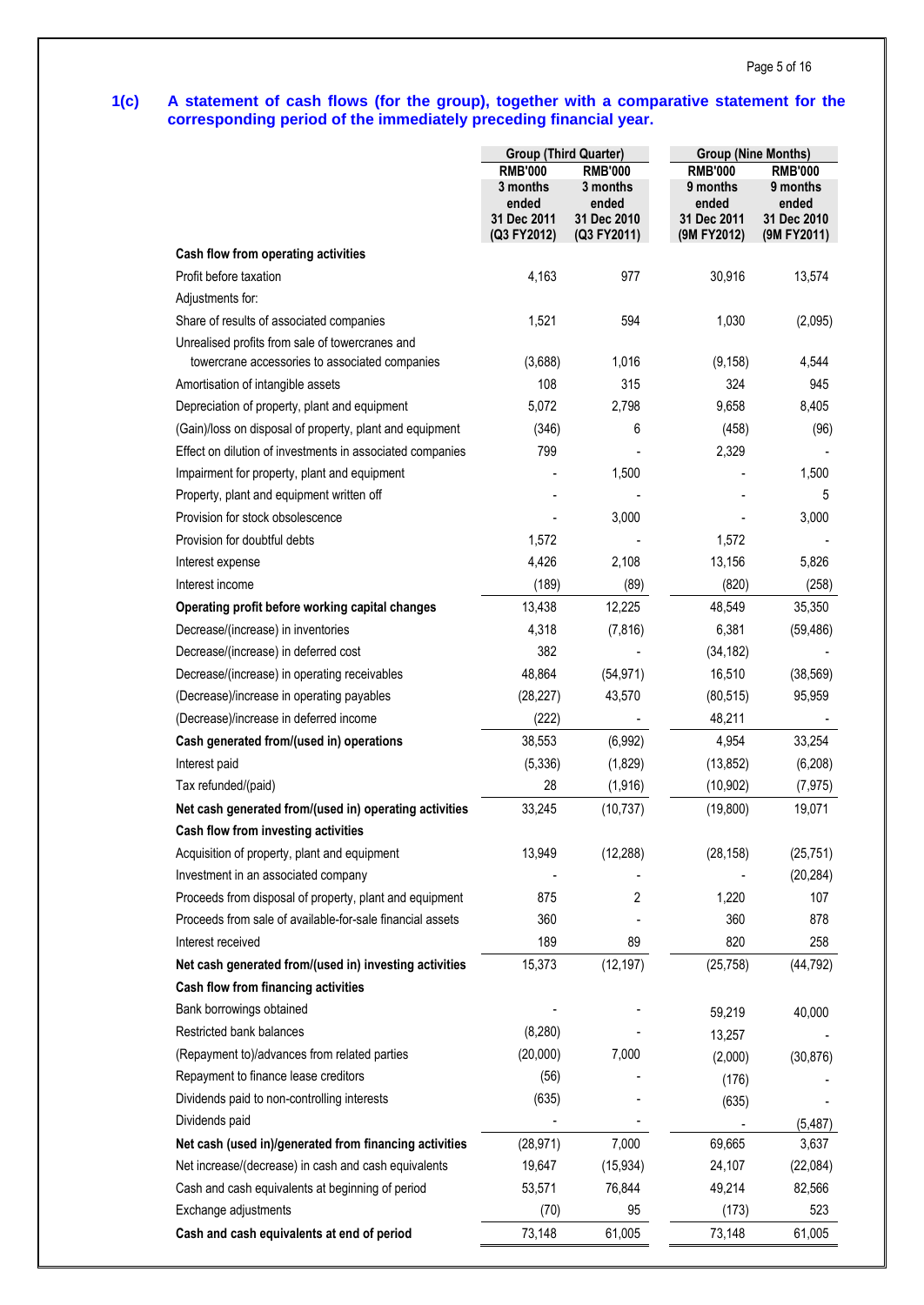|                                       | Group          |                |  |
|---------------------------------------|----------------|----------------|--|
|                                       | <b>RMB'000</b> | <b>RMB'000</b> |  |
|                                       | 31 Dec 2011    | 31 Dec 2010    |  |
| Analysis of cash and cash equivalents |                |                |  |
| Cash on hand                          | 84             | 332            |  |
| <b>Bank balances</b>                  | 106,441        | 65,673         |  |
|                                       | 106,525        | 66,005         |  |
| Restricted bank balances              | (33, 377)      | (5,000)        |  |
|                                       | 73,148         | 61,005         |  |

# **1(d)(i) A statement (for the issuer and group) showing either (i) all changes in equity or (ii) changes in equity other than those arising from capitalisation issues and distributions to shareholders, together with a comparative statement for the corresponding period of the immediately preceding financial year.**

| Group                                                     | <b>Share</b><br>capital  | Merger<br>reserve | <b>Retained</b><br>profits | <b>Statutory</b><br>common<br>reserve | Exchange<br>fluctuation<br>reserve | Sub-total      | <b>Minority</b><br>interests | Total          |
|-----------------------------------------------------------|--------------------------|-------------------|----------------------------|---------------------------------------|------------------------------------|----------------|------------------------------|----------------|
|                                                           | <b>RMB'000</b>           | <b>RMB'000</b>    | <b>RMB'000</b>             | <b>RMB'000</b>                        | <b>RMB'000</b>                     | <b>RMB'000</b> | <b>RMB'000</b>               | <b>RMB'000</b> |
| Current year:                                             |                          |                   |                            |                                       |                                    |                |                              |                |
| <b>Balance as at</b><br>1 Apr 2011                        | 312,484                  | (26, 769)         | 156,935                    | 34,926                                | 30                                 | 477,606        | 24,907                       | 502,513        |
| Total comprehensive<br>income/(expense) for the<br>period |                          |                   | 20,420                     |                                       | (2)                                | 20,418         | (275)                        | 20,143         |
| Transfer to statutory common<br>reserve                   |                          |                   | (2,509)                    | 2,509                                 |                                    |                |                              |                |
| <b>Balance as at</b><br>30 Sept 2011                      | 312,484                  | (26, 769)         | 174,846                    | 37,435                                | 28                                 | 498,024        | 24,632                       | 522,656        |
| Total comprehensive<br>income/(expense) for the<br>period |                          |                   | 3,944                      |                                       | 41                                 | 3,985          | (2, 347)                     | 1,638          |
| Transfer to statutory common<br>reserve                   | $\overline{\phantom{a}}$ | $\overline{a}$    | (5, 112)                   | 5,112                                 |                                    |                |                              |                |
| <b>Dividends</b>                                          | $\blacksquare$           | ۰                 | $\blacksquare$             | ٠                                     | ٠                                  | $\blacksquare$ | (635)                        | (635)          |
| <b>Balance as at</b><br>31 Dec 2011                       | 312,484                  | (26, 769)         | 173,678                    | 42,547                                | 69                                 | 502,009        | 21,650                       | 523,659        |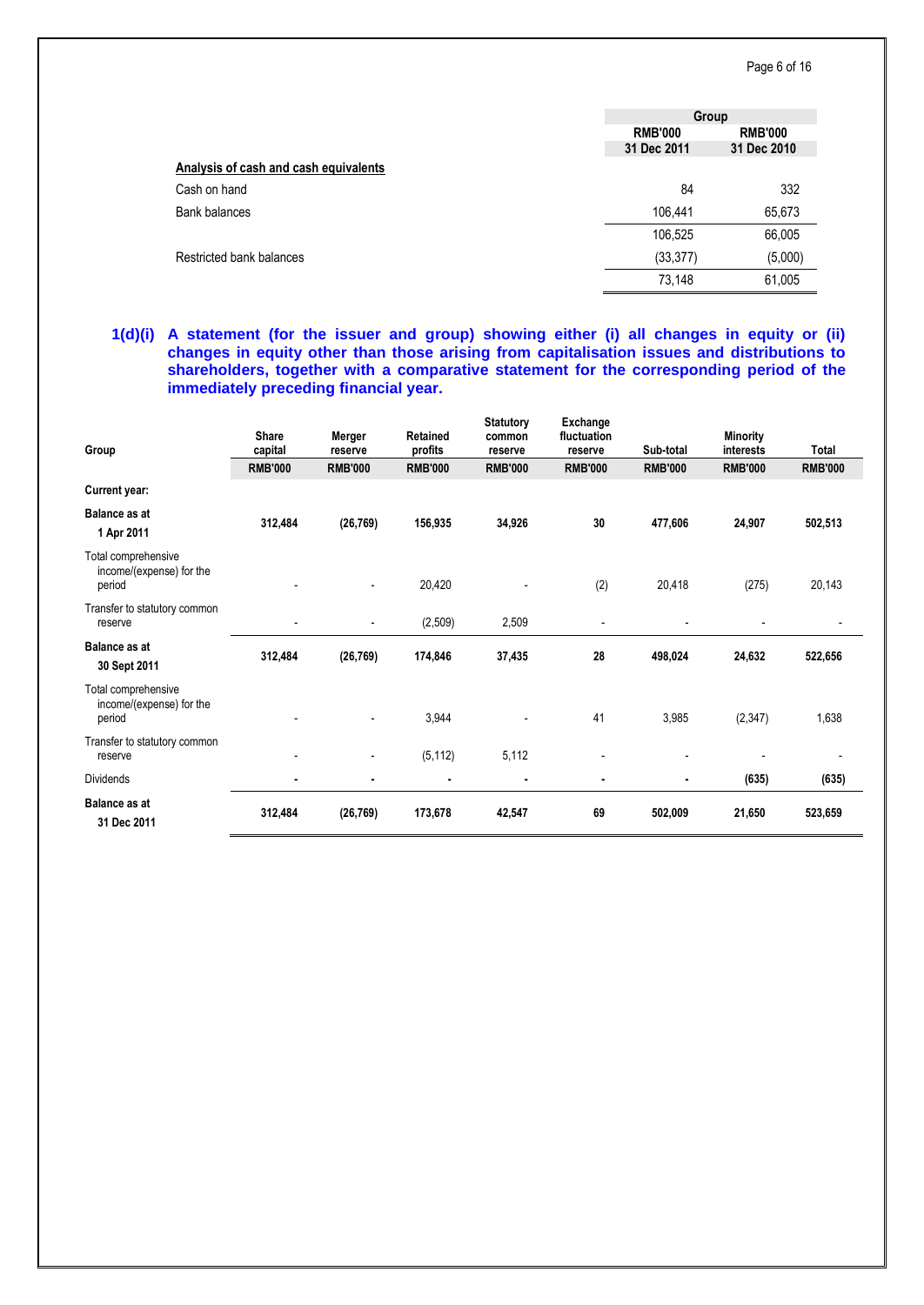# Page 7 of 16

| Group                                                     | <b>Share</b><br>capital<br><b>RMB'000</b> | Merger<br>reserve<br><b>RMB'000</b> | Retained<br>profits<br><b>RMB'000</b> | <b>Statutory</b><br>common<br>reserve<br><b>RMB'000</b> | Exchange<br>fluctuation<br>reserve<br><b>RMB'000</b> | Sub-total<br><b>RMB'000</b> | <b>Minority</b><br>interests<br><b>RMB'000</b> | Total<br><b>RMB'000</b> |
|-----------------------------------------------------------|-------------------------------------------|-------------------------------------|---------------------------------------|---------------------------------------------------------|------------------------------------------------------|-----------------------------|------------------------------------------------|-------------------------|
| Previous year:                                            |                                           |                                     |                                       |                                                         |                                                      |                             |                                                |                         |
| <b>Balance as at</b><br>1 Apr 2010                        | 312,484                                   | (26, 769)                           | 161,469                               | 28,501                                                  | (879)                                                | 474,806                     | 26,292                                         | 501,098                 |
| Total comprehensive income<br>for the period              |                                           |                                     | 7,112                                 | $\overline{\phantom{a}}$                                | 334                                                  | 7,446                       | 1,119                                          | 8,565                   |
| Transfer to statutory common<br>reserve                   |                                           |                                     | (2, 296)                              | 2,296                                                   |                                                      |                             |                                                |                         |
| Dividends                                                 |                                           |                                     | (5, 487)                              | $\overline{\phantom{a}}$                                | $\overline{\phantom{a}}$                             | (5, 487)                    | $\overline{\phantom{a}}$                       | (5, 487)                |
| <b>Balance as at</b><br>30 Sept 2010                      | 312,484                                   | (26, 769)                           | 160,798                               | 30,797                                                  | (545)                                                | 476,765                     | 27,411                                         | 504,176                 |
| Total comprehensive<br>(expense)/income for the<br>period |                                           |                                     | (305)                                 |                                                         | 100                                                  | (205)                       | (1, 128)                                       | (1, 333)                |
| Transfer to statutory common<br>reserve                   |                                           |                                     | (4, 130)                              | 4,130                                                   |                                                      |                             |                                                |                         |
| <b>Balance as at</b><br>31 Dec 2010                       | 312,484                                   | (26, 769)                           | 156,363                               | 34,927                                                  | (445)                                                | 476,560                     | 26,283                                         | 502,843                 |

|                                            |                         | <b>Retained</b>                                        |                                    |                |
|--------------------------------------------|-------------------------|--------------------------------------------------------|------------------------------------|----------------|
| Company                                    | <b>Share</b>            | profits/<br>(Accumulated                               | Exchange<br>fluctuation            |                |
|                                            | capital                 | losses)                                                | reserve                            | Total          |
|                                            | <b>RMB'000</b>          | <b>RMB'000</b>                                         | <b>RMB'000</b>                     | <b>RMB'000</b> |
| <b>Current year</b>                        |                         |                                                        |                                    |                |
| Balance as at 1 Apr 2011                   | 312,484                 | 19,324                                                 |                                    | 331,808        |
| Total comprehensive income for the period  |                         | 26,302                                                 |                                    | 26,302         |
| Balance as at 30 Sept 2011                 | 312,484                 | 45,626                                                 |                                    | 358,110        |
| Total comprehensive expense for the period |                         | (1, 164)                                               |                                    | (1, 164)       |
| Balance as at 31 Dec 2011                  | 312,484                 | 44,462                                                 | $\blacksquare$                     | 356,946        |
|                                            |                         |                                                        |                                    |                |
| Company                                    | <b>Share</b><br>capital | (Accumulated<br>losses)/<br><b>Retained</b><br>profits | Exchange<br>fluctuation<br>reserve | Total          |
|                                            | <b>RMB'000</b>          | <b>RMB'000</b>                                         | <b>RMB'000</b>                     | <b>RMB'000</b> |
| Previous year                              |                         |                                                        |                                    |                |
| Balance as at 1 Apr 2010                   | 312,484                 | (1, 510)                                               | (1, 152)                           | 309,822        |
| Total comprehensive income for the period  |                         | 9,379                                                  | 515                                | 9,894          |
| <b>Dividends</b>                           |                         | (5, 487)                                               |                                    | (5, 487)       |
| Balance as at 30 Sept 2010                 | 312,484                 | 2,382                                                  | (637)                              | 314,229        |

**Balance as at 31 Dec 2010 312,484 1,319 (511) 313,292**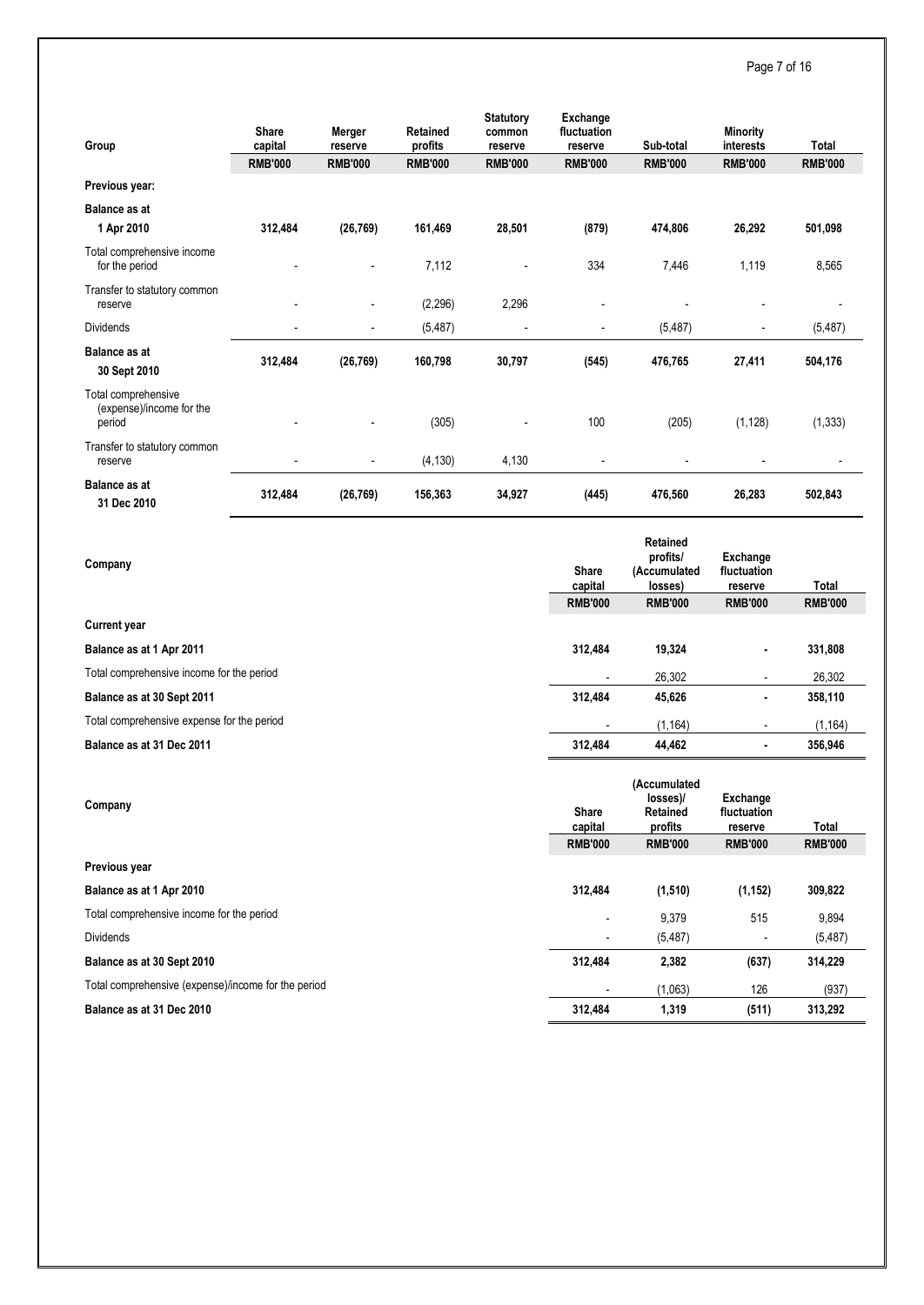**1(d)(ii) Details of any changes in the company's share capital arising from rights issue, bonus issue, share buy-backs, exercise of share options or warrants, conversion of other issues of equity securities, issue of shares for cash or as consideration for acquisition or for any other purpose since the end of the previous period reported on. State also the number of shares that may be issued on conversion of all the outstanding convertibles, as well as the number of shares held as treasury shares, if any, against the total number of issued shares excluding treasury shares of the issuer, as at the end of the current financial period reported on and as at the end of the corresponding period of the immediately preceding financial year.**

There were no changes in the Company's share capital arising from rights issue, bonus issue, share buybacks, exercise of share options or warrants, conversion of other issues of equity securities, issue of shares for cash or as consideration for acquisition or for any other purpose since 31 March 2011. As at 31 December 2011, the total number of shares issued by the Company is 443,750,000.

#### **1(d)(iii) To show the total number of issued shares excluding treasury shares as at the end of the end of the current financial period and as at the end of the immediately preceding year.**

|                                                              | 31 December 2011 | 31 March 2011 |  |
|--------------------------------------------------------------|------------------|---------------|--|
| Total number of issued shares (excluding<br>treasury shares) | 443.750.000      | 443.750.000   |  |

# **1(d)(iv) A statement showing all sales, transfers, disposal, cancellation and/or use of treasury shares as at the end of the current financial period reported on.**

Not applicable.

### **2. Whether the figures have been audited or reviewed and in accordance with which auditing standard or practice.**

The figures have not been audited or reviewed by the auditors.

#### **3. Where the figures have been audited or reviewed, the auditors' report (including any qualifications or emphasis of a matter).**

Not applicable.

## **4. Whether the same accounting policies and methods of computation as in the issuer's most recently audited annual financial statements have been applied.**

The Group has adopted the same accounting policies and method of computation as the audited financial statements for the financial year ended 31 March 2011 except that the Group has adopted all the new and revised FRS and INT FRS that are relevant to its operations and effective for annual periods beginning on 1 April 2011.

The adoption of these new or revised FRS and INT FRS did not result in substantial changes to the Group's accounting policies nor any significant impact on these financial statements.

## **5. If there are any changes in the accounting policies and methods of computation, including any required by an accounting standard, what has changed, as well as the reasons for, and the effect of, the change.**

Please refer to Para 4 above.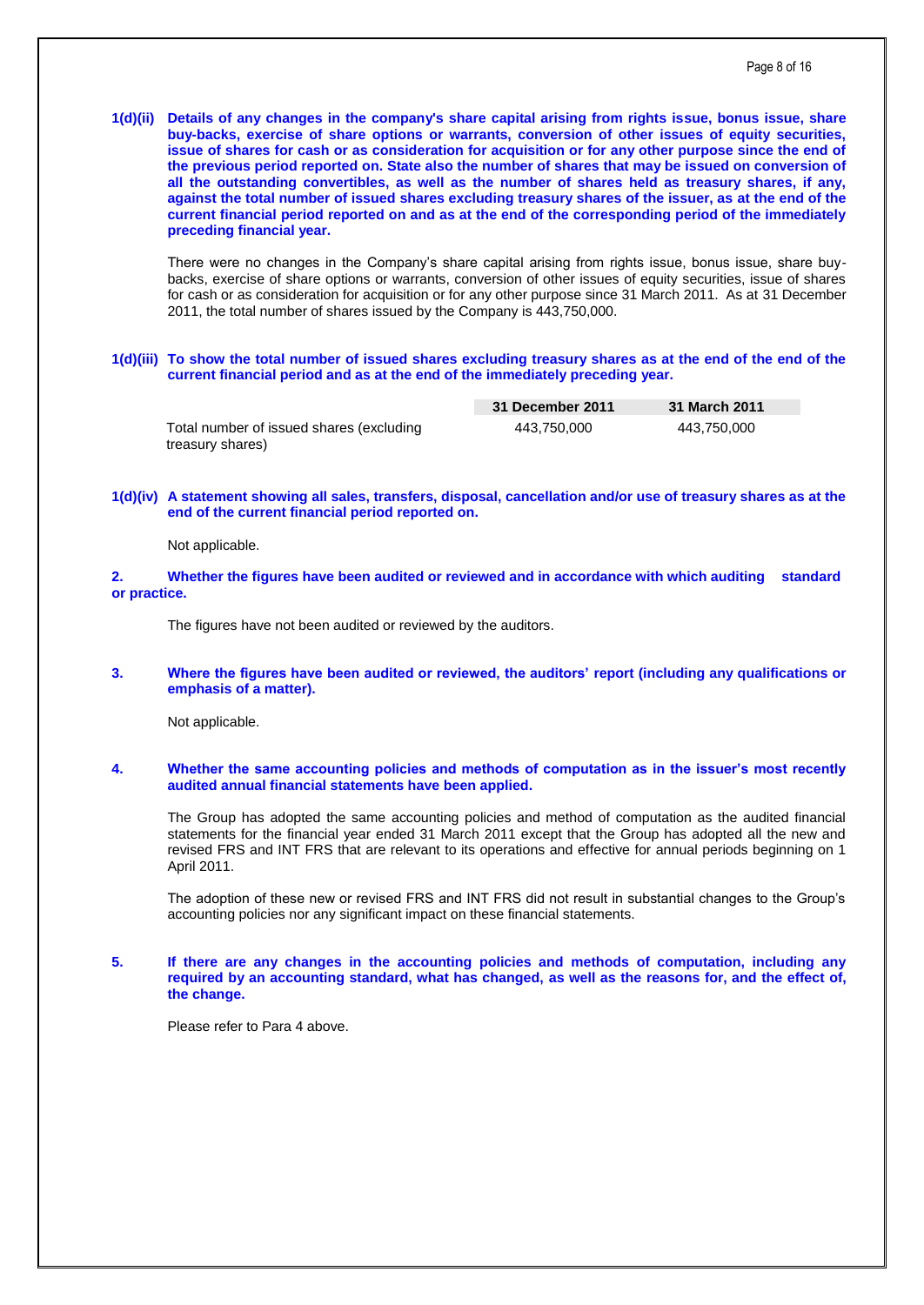# **6. Earnings per ordinary share of the group for the current financial period reported on and the corresponding period of the immediately preceding financial year, after deducting any provision for preference dividends.**

|                                                                                                            | <b>Group (Third Quarter)</b>                    |                                                 | <b>Group (Nine Months)</b>                      |                                                 |  |
|------------------------------------------------------------------------------------------------------------|-------------------------------------------------|-------------------------------------------------|-------------------------------------------------|-------------------------------------------------|--|
|                                                                                                            |                                                 | <b>RMB'000</b>                                  | <b>RMB'000</b>                                  |                                                 |  |
|                                                                                                            | 3 months<br>ended<br>31 Dec 2011<br>(Q3 FY2012) | 3 months<br>ended<br>31 Dec 2010<br>(Q3 FY2011) | 9 months<br>ended<br>31 Dec 2011<br>(9M FY2012) | 9 months<br>ended<br>31 Dec 2010<br>(9M FY2011) |  |
| Earnings/(loss) of the Group, after deducting<br>any provision for preference dividends (in<br>RMB'000):   | 3.944                                           | (305)                                           | 24.364                                          | 6,807                                           |  |
| Weighted average number of ordinary shares<br>on issue used in computation of basic<br>earnings per shares | 443.750.000                                     | 443.750.000                                     | 443.750.000                                     | 443.750.000                                     |  |
| Earnings/(loss) per share (in cents RMB)                                                                   |                                                 |                                                 |                                                 |                                                 |  |
| Based on weighted average number of<br>(a)<br>ordinary shares on issue                                     | 0.89                                            | (0.07)                                          | 5.49                                            | 1.53                                            |  |
| On a fully diluted basis<br>(b)                                                                            | 0.89                                            | (0.07)                                          | 5.49                                            | 1.53                                            |  |

**7. Net asset value (for the issuer and group) per ordinary share based on the total number of issued shares excluding treasury shares of the issuer at the end of the: (a) current financial period reported on; and** 

**(b) immediately preceding financial year.**

|                                    | Group          |                | Company        |                |
|------------------------------------|----------------|----------------|----------------|----------------|
|                                    | 31 Dec<br>2011 | 31 Mar<br>2011 | 31 Dec<br>2011 | 31 Mar<br>2011 |
| Net asset value per ordinary share |                |                |                |                |
| (RMB cents)                        | 113.13         | 107.63         | 80.44          | 74.77          |

Net asset value per share for the Group and the Company for 31 December 2011 and 31 March 2011 has been computed based on shareholders' equity as at the respective dates and the number of shares of 443,750,000 ordinary shares.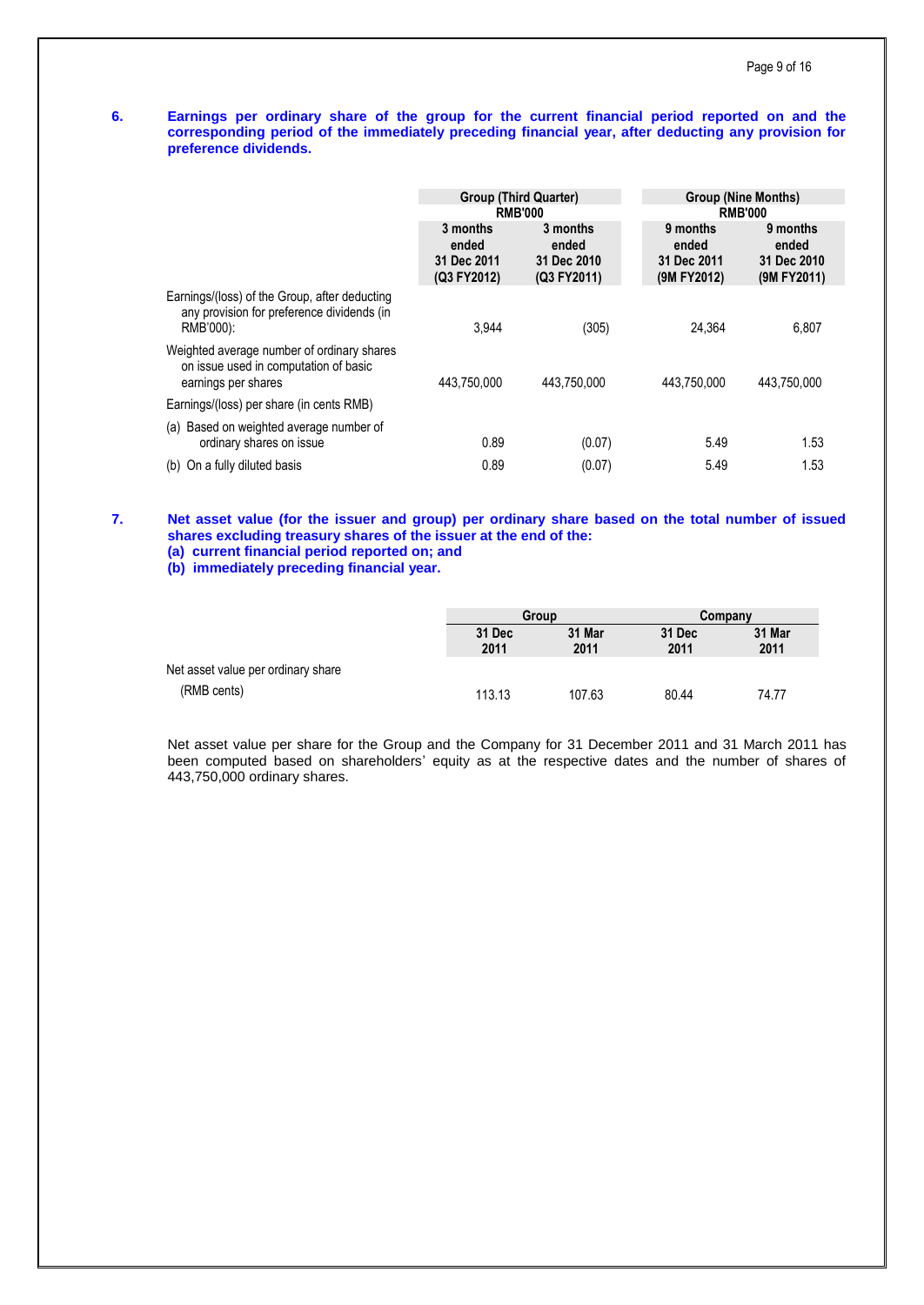- **8. A review of the performance of the group, to the extent necessary for a reasonable understanding of the group's business. It must include a discussion of the following:**
	- **(a) any significant factors that affected the turnover, costs, and earnings of the group for the current financial period reported on, including (where applicable) seasonal or cyclical factors; and**
	- **(b) any material factors that affected the cash flow, working capital, assets or liabilities of the group during the current financial period reported on.**

# **REVIEW OF INCOME STATEMENT OF THE GROUP**

#### **Third Quarter FY2012 ("Q3 FY2012") vs Third Quarter FY2011 ("Q3 FY2011")**

#### **Revenue**

Group revenue increased 8.5% to RMB180.3 million in Q3 FY2012 as compared to RMB166.2 million in Q3 FY2011 mainly from improvement in the PRC sales by 16.2% due to stronger demand as the Group continues to focus its marketing effort in the PRC market. The PRC sales formed 71.2% of revenue in Q3 FY2012, up from 66.5% in Q3 FY2011.

#### **Gross profit and gross profit margin**

Gross profit decreased slightly to RMB44.9 million in Q3 FY2012 from RMB45.9 million in Q3 FY2011. The decrease was mainly due to lower average gross profit margin partially offset by higher revenue.

Average gross profit margin decreased to 24.9% in Q3 FY2012 from 27.6% in Q3 FY2011. The decrease was mainly attributed to higher sales in the PRC of the lower margin smaller STT series towercranes and depreciation of the new manufacturing facilities in the PRC, Fushun City.

#### **Other operating income**

Other operating income increased to RMB1.7 million in Q3 FY2012 mainly due to government grants received and gain on disposal of plant and equipment during the financial period.

#### **Operating expenses**

Total operating expenses decreased to RMB40.1 million in Q3 FY2012 as compared to RMB45.0 million in Q3 FY2011.

Distribution costs decreased to RMB12.8 million in Q3 FY2012 as freight and transportation cost and commission for the PRC market is lower.

Administrative expenses decreased slightly to RMB19.0 million in Q3 FY2012 mainly due to lower office expenses and professional fees partly offset by higher employee benefits costs incurred.

Other operating expenses decreased to RMB4.0 million in Q3 FY2012 as there was no provision of inventory obsolescence and impairment of property, plant and equipment during the financial period. This decrease was partly offset by provision for doubtful debts and increase in exchange loss from the weakening of Singapore dollar against Chinese Yuan.

Finance costs increased to RMB4.4 million in Q3 FY2012 due to higher bank borrowings and higher interest rate.

### **Effect on dilution of investments in associated companies**

The effect on dilution of investments in associated companies was resulted from the enlarged capital of our associated company, Beijing Tat Hong Zhaomao Equipment Rental Co., Ltd. ("BJTHZM") (as announced on 8 November 2011) following the additional investment by our 25% associated company, Tat Hong Zhaomao Investment Co., Ltd. in the company as per the Circular to Shareholders dated 21 October 2010 approved by shareholders at the Extraordinary General Meeting held on 8 November 2010.

#### **Share of results of associated companies**

Share of loss of associated companies increased to RMB1.5 million in Q3 FY2012 from RMB0.6 million in Q3 FY2011 mainly due to lower utilisation of the rental fleet in BJTHZM and Sichuan Tat Hong Yuanzheng Machinery Construction Co., Ltd. ("SCTHYZ") coupled with higher operating cost from transportation, materials and employee benefits costs.

## **Taxation**

Income tax expenses increased to RMB2.6 million in Q3 FY2012 in line with the higher profit before taxation for the financial period. The lower effective tax rate in Q3 FY2012 was mainly due to higher losses incurred in Wuxi Yongmao Tower Crane Co., Ltd. ("Wuxi Yongmao") in Q3 FY2011.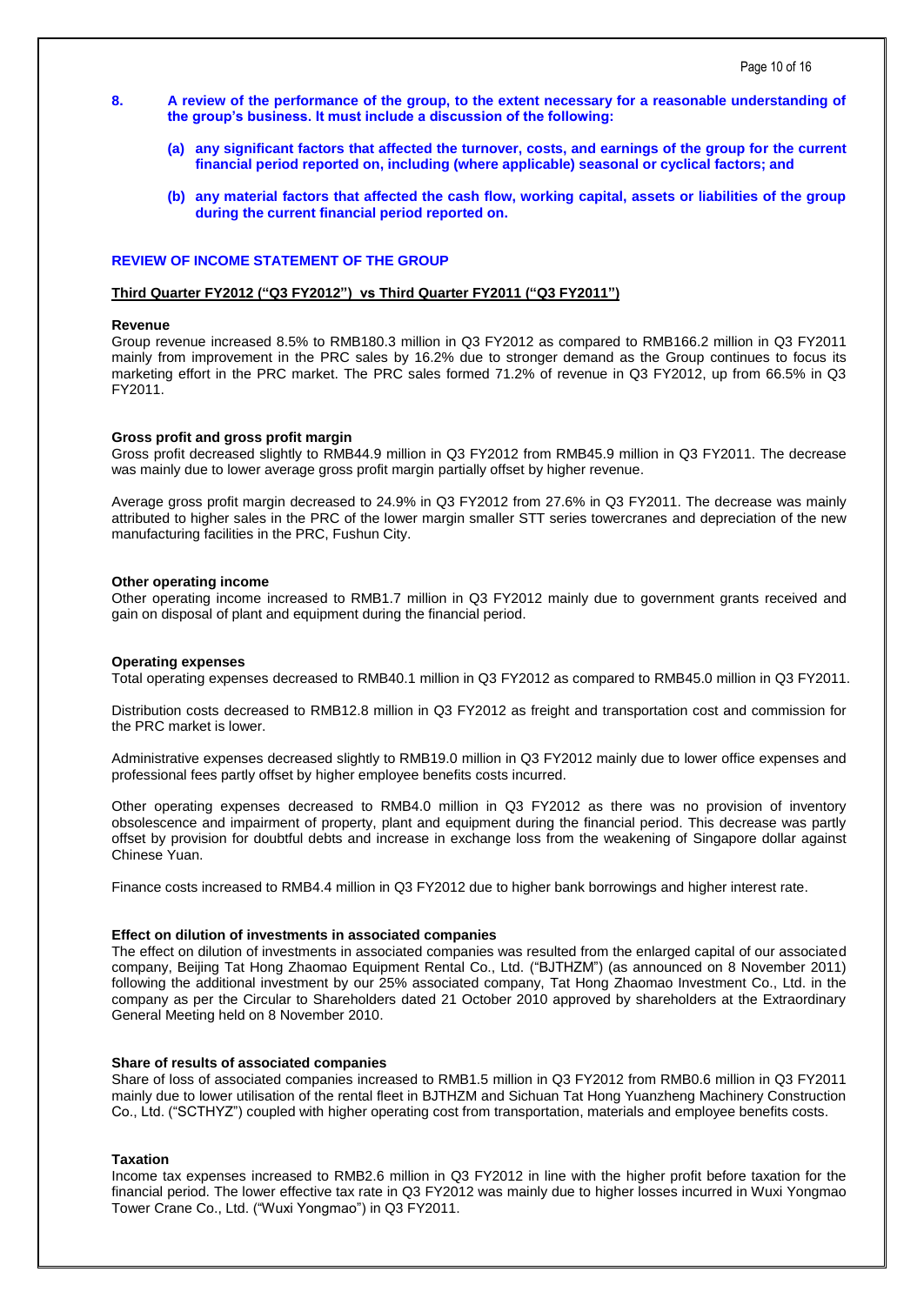# **Profit before taxation and Net profit/(loss) attributable to equity holders of the Company**

Profit before taxation increased to RMB4.2 million in Q3 FY2012 from RMB1.0 million in Q3 FY2011 and net profit attributable to equity holders of the Company increased to RMB3.9 million in Q3 FY2012 from a loss of RMB0.3 million in Q3 FY2011. This was mainly due to higher revenue and lower operating expenses incurred during the financial period partly offset by lower average gross profit margin, higher share of losses of associated companies and the loss on dilution of investments in associated companies.

## **Nine Months FY2012 ("9M FY2012") vs Nine Months FY2011 ("9M FY2011")**

### **Revenue**

Group revenue increased 23.7% to RMB529.9 million in 9M FY2012 as compared to RMB428.3 million in 9M FY2011 mainly from improvement in Asia (outside the PRC) and the PRC sales by 65.2% and 27.1% respectively as compared to 9M FY2011. Overall, Asia (outside the PRC) and the PRC sales formed 93.6% of revenue in 9M FY2012, up from 86.6% in 9M FY2011.

## **Gross profit and gross profit margin**

Gross profit increased to RMB147.0 million in 9M FY2012 from RMB112.8 million in 9M FY2011. The increase was mainly due to higher revenue and average gross profit margin.

Average gross profit margin increased to 27.7% in 9M FY2012 from 26.3% in 9M FY2011. The increase was mainly attributed to higher sales of the higher margin Luffing series towercranes and the larger STT series towercranes largely in Q1 FY2012.

#### **Other operating income**

Other operating income increased to RMB3.7 million in 9M FY2012 mainly due to higher interest income, gain on disposal of property, plant and equipment and sale of scrap material. This was partly offset by lower government grants received during the financial period.

## **Operating expenses**

Total operating expenses increased to RMB116.4 million in 9M FY2012 as compared to RMB104.2 million in 9M FY2011.

Administrative expenses increased to RMB53.6 million in 9M FY2012 mainly due to higher employee benefits costs incurred offset slightly by lower professional fees and depreciation expenses.

Other operating expenses decreased to RMB6.5 million in 9M FY2012 as there was no provision of inventory obsolescence and impairment of property, plant and equipment during the financial period. This decrease was partly offset by provision for doubtful debts and increase in exchange loss from the weakening of Singapore dollar against Chinese Yuan.

Finance costs increased to RMB13.2 million in 9M FY2012 due to higher bank borrowings and higher interest rate.

#### **Effect on dilution of investments in associated companies**

The effect on dilution of investments in associated companies was resulted from the enlarged capital of our associated company, BJTHZM (as announced on 8 November 2011) following the additional investment by our 25% associated company, Tat Hong Zhaomao Investment Co., Ltd. in the company as per the Circular to Shareholders dated 21 October 2010 approved by shareholders at the Extraordinary General Meeting held on 8 November 2010.

### **Share of results of associated companies**

Share of results of associated companies decreased to a loss of RMB1.0 million in 9M FY2012 from a profit of RMB2.1 million in 9M FY2011 mainly due to lower utilisation of the rental fleet in BJTHZM and SCTHYZ coupled with higher operating cost from transportation, materials and employee benefits costs.

## **Taxation**

Income tax expense increased to RMB9.2 million in 9M FY2012 in line with the higher profit before taxation for the financial period. The lower effective tax rate in 9M FY2012 was mainly due to higher losses incurred in Wuxi Yongmao in 9M FY2011.

#### **Profit before taxation and Net profit attributable to equity holders of the Company**

Profit before taxation increased to RMB30.9 million in 9M FY2012 from RMB13.6 million in 9M FY2011 and net profit attributable to equity holders of the Company increased to RMB24.4 million in 9M FY2012 from RMB6.8 million in 9M FY2011. This was mainly due to higher revenue and average gross profit margin partly offset by higher operating expenses, share of losses of associated companies and the loss on dilution of investments in associated companies.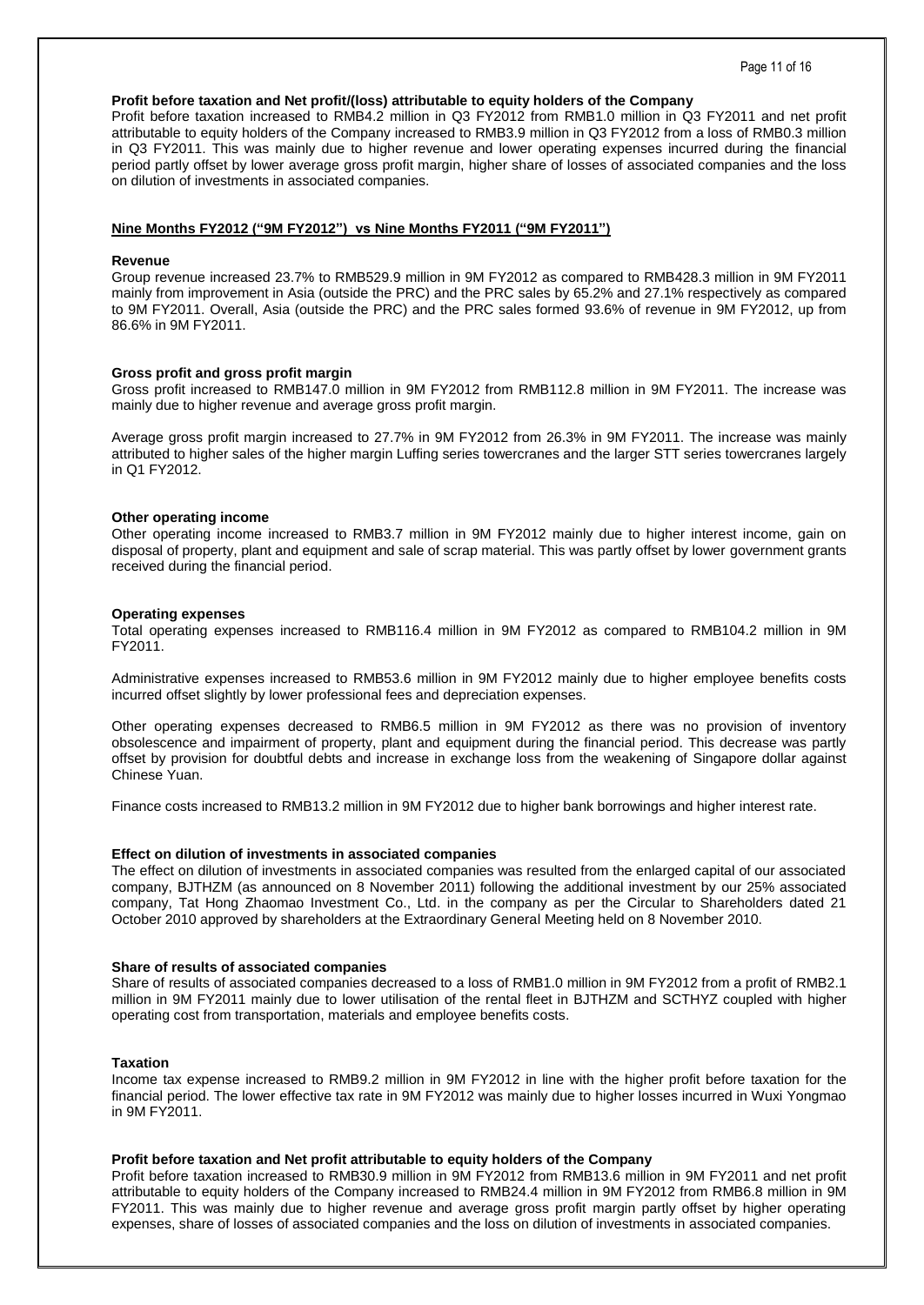# **REVIEW OF FINANCIAL POSITION OF THE GROUP**

#### **Non-current Assets**

Non-current assets increased by RMB51.7 million to RMB436.2 million as at 31 December 2011 mainly due to increase in deferred costs and purchase of property, plant and equipment for the new manufacturing facilities during the financial period. This increase was partly offset by depreciation and amortisation expenses charged for the financial period.

Deferred costs related to the corresponding non-current portion cost of sales relating to revenue deferred (See Note on deferred income below).

Non-current trade and other receivables related to non-current portion of housing loans made to employees.

#### **Current Assets**

Current assets decreased by RMB12.6 million to RMB816.1 million as at 31 December 2011 mainly due to lower inventories, trade and other receivables and deferred costs. This was partly offset by increase in amounts owing by associated companies.

Inventories decreased by RMB26.5 million from lower purchases of raw materials as a result of the Group's efforts to reduce inventory.

Trade and other receivables decreased by RMB25.2 million mainly due to decrease in trade receivables resulted from more prompt payments from customers and reduction in advance payments made to suppliers.

Deferred costs related to the corresponding cost of sales relating to revenue deferred (See Note on deferred income below).

Amounts due from associated companies increased mainly due to sales during the financial period and slower repayment by related parties.

#### **Non-current Liabilities**

Non-current liabilities increased by RMB20.0 million to RMB99.5 million as at 31 December 2011 mainly due to deferred income (see Note on deferred income below).

Bank borrowings related to the non-current portion of the financing obtained for the purchase of motor vehicles.

Deferred tax liabilities arose from the acquisition of Beijing Yongmao.

Non-current trade and other payables related to a defined benefit plan obligation sponsored by Beijing Yongmao.

## **Current Liabilities**

Current liabilities decreased by RMB2.1 million to RMB629.2 million as at 31 December 2011 mainly due to decrease in trade and other payables and amounts owing to related parties. This was offset by the increase in bank borrowings used for working capital of the Group and deferred income.

Trade and other payables decreased due to more prompt payments to suppliers and lower purchases of raw materials.

Amounts owing to related parties decreased due to repayments to related parties.

Deferred income included RMB113.1 million of revenue deferred due to uncertainty to the timing of the consideration for the delivery of goods made to the customer. The customers have entered an arrangement with certain financial institutions whereby the financial institutions agreed to grant loan facility to the customers for the purchase of the manufactured goods from the Group. This is on the premise that the Group agreed and accepted to act as guarantor to the unpaid sum in the event that the customer defaulted the said facility. Owing to the uncertainty as mentioned, the amount of the unpaid sum owing to the financial institution is deferred and recognised as revenue when the uncertainty is removed.

## **Total Equity**

As at 31 December 2011, the total equity amounted to RMB523.7 million. The increase was mainly due to net profit of RMB21.7 million for the financial period.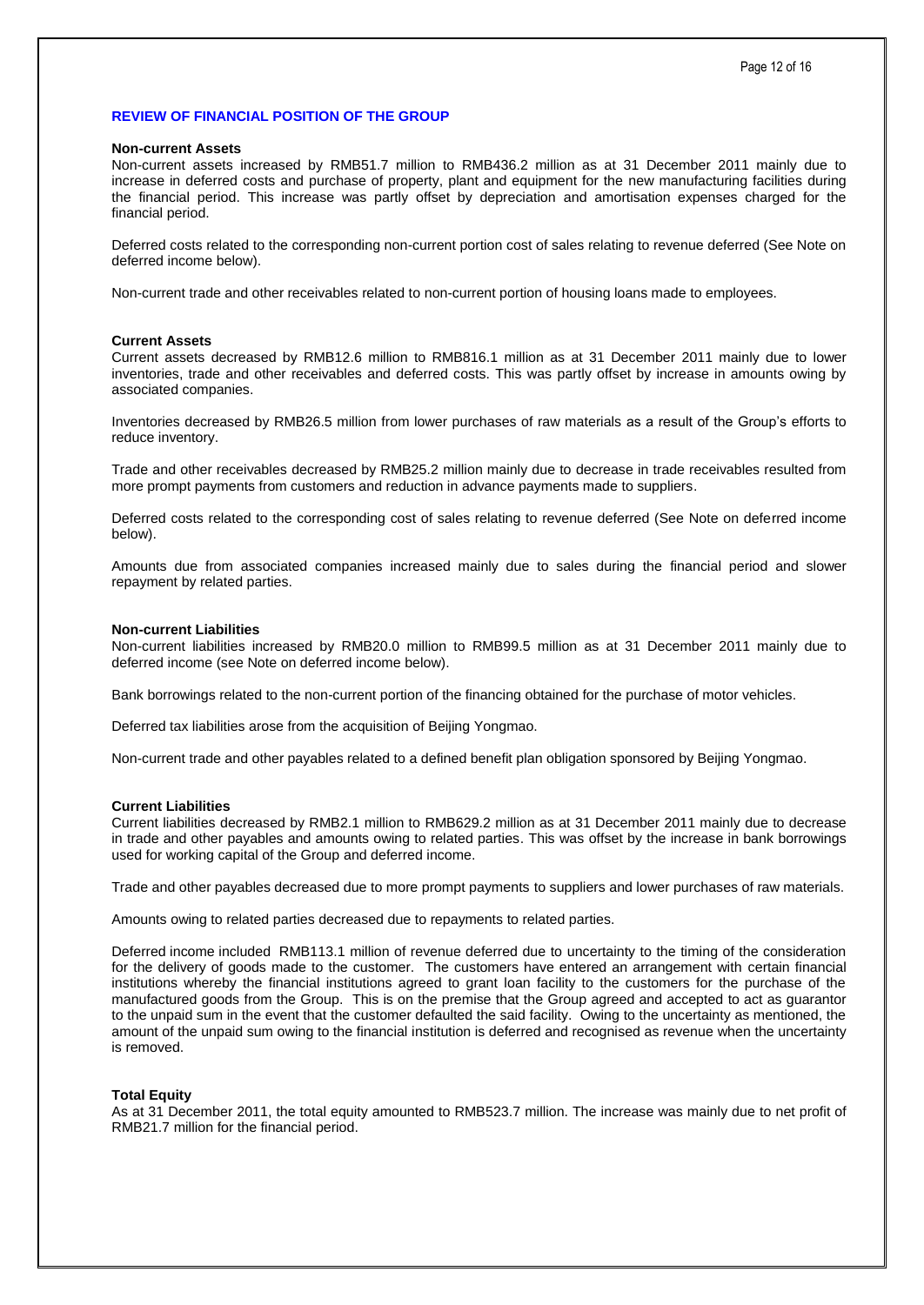## **REVIEW OF CASHFLOW STATEMENT**

# **Third Quarter FY2012 ("Q3 FY2012") vs Third Quarter FY2011 ("Q3 FY2011")**

The Group reported a net increase in cash and cash equivalents amounting to RMB19.6 million in Q3 FY2012 mainly due to:

- a) Net cash generated from operating activities in Q3 FY2012 of RMB33.2 million mainly from the decrease in operating receivables due to more prompt payments from customers; partly offset by decrease in operating payables from more prompt payments to suppliers and lower purchases of raw materials; and
- b) Net cash used in financing activities in Q3 FY2012 from repayment to related parties and higher restricted bank balances.

# **Nine Months FY2012 ("9M FY2012") vs Nine Months FY2011 ("9M FY2011")**

The Group reported a net increase in cash and cash equivalents amounting to RMB24.1 million in 9M FY2012 mainly due to:

- a) Net cash generated from financing activities in 9M FY2012 from higher bank borrowings and lower restricted bank balances;
- b) Net cash used in operating activities in 9M FY2012 of RMB19.8 million mainly from decrease in operating payables due to more prompt payments to suppliers and lower purchases of raw materials; and
- c) Net cash used in investing activities from the purchase of property, plant and equipment for the new factory.
- **9. Where a forecast, or a prospect statement, has been previously disclosed to shareholders, any variance between it and the actual results.**

NA

### **10. A commentary at the date of the announcement of the significant trends and competitive conditions of the industry in which the group operates and any known factors or events that may affect the group in the next reporting period and the next 12 months.**

The global economic environment remains uncertain and this will continue to affect our sales activities in our key markets. The Chinese government had imposed cooling measures in the property sector in the PRC. Any appreciation of the Chinese Yuan against the US Dollars coupled with potentially higher operating and raw material costs may have a negative impact to our margins.

# **11. Dividend**

## **(a) Current Financial Period Reported On**

Any dividend declared for the current financial period reported on?

No dividend has been declared or recommended for Q3 FY2012.

#### **(b) Corresponding Period of the Immediately Preceding Financial Year**

Any dividend declared for the corresponding period of the immediately preceding financial year?

No dividend has been declared or recommended for Q3 FY2011.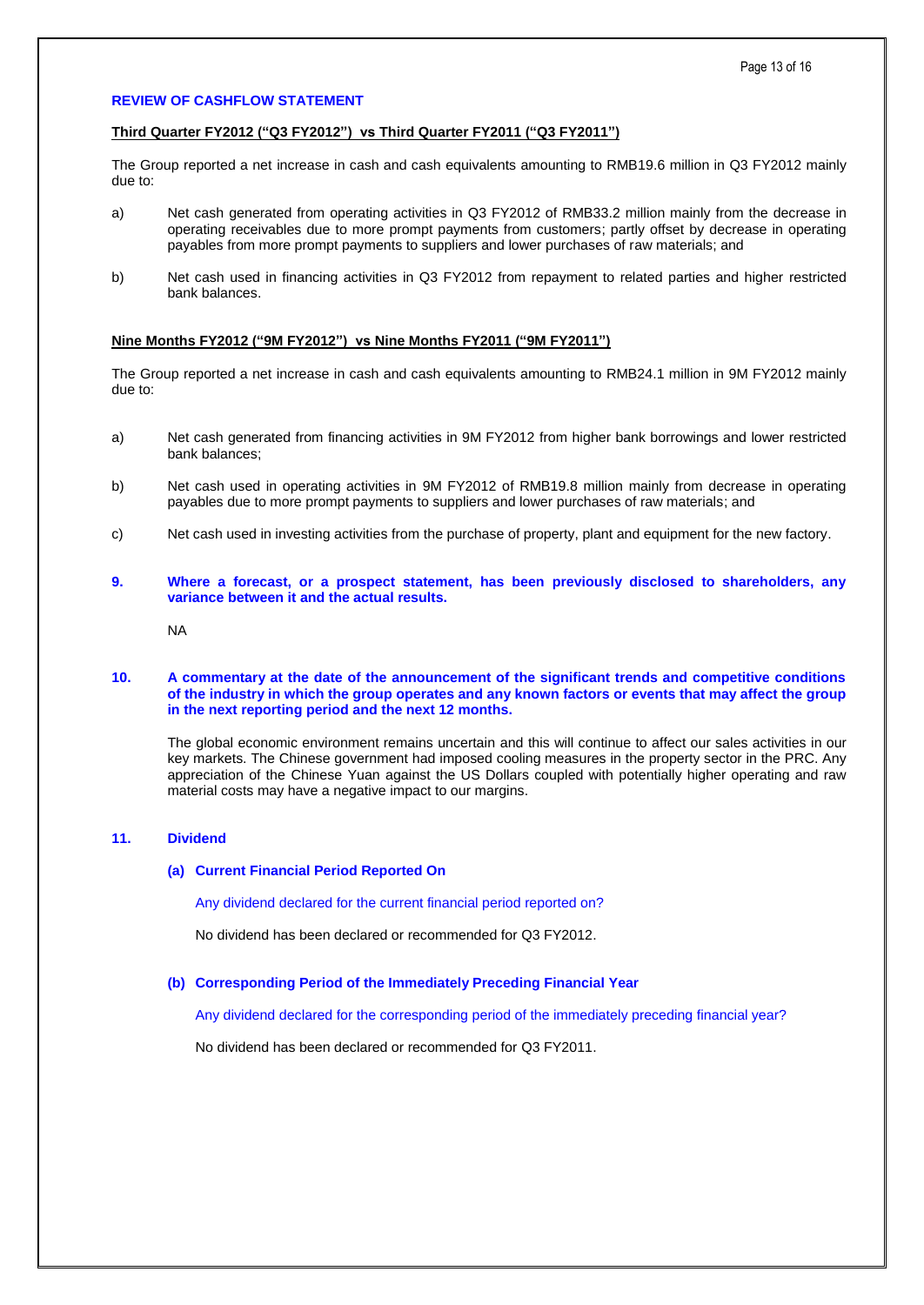**(c) Date payable**

Not applicable.

**(d) Books closure date**

Not applicable.

# **12. If no dividend has been declared (recommended), a statement to that effect.**

Not applicable.

# **13. If the Group has obtained a general mandate from the shareholders for IPTs, the aggregate value of such transactions as required under Rule 920(1)(a)(ii). If no IPT mandate has been obtained, a statement to that effect.**

# **Interested Persons Transactions**

Aggregate value of all interested person transactions during the financial year under review (excluding transactions less than \$100,000 and transactions conducted under shareholders' mandate pursuant to Rule 920)

Aggregate value of all interested person transactions conducted during the financial year under review under shareholders' mandate pursuant to Rule 920 (excluding transactions less than \$100,000)

| Name of Interested Person                                                                                   | 3 months<br>ended<br>31 Dec<br>2011<br>(Q3 FY2012)<br><b>RMB'000</b> | 3 months<br>ended<br>31 Dec<br>2010<br>(Q3 FY2011)<br><b>RMB'000</b> | 9 months<br>ended<br>31 Dec<br>2011<br>(9M FY2012)<br><b>RMB'000</b> | 9 months<br>ended<br>31 Dec<br>2010<br>(9M FY2011)<br><b>RMB'000</b> | 3 months<br>ended<br>31 Dec<br>2011<br>(Q3 FY2012)<br><b>RMB'000</b> | 3 months<br>ended<br>31 Dec<br>2010<br>(Q3 FY2011)<br><b>RMB'000</b> | 9 months<br>ended<br>31 Dec<br>2011<br>(9M FY2012)<br><b>RMB'000</b> | 9 months<br>ended<br>31 Dec<br>2010<br>(9M FY2011)<br><b>RMB'000</b> |
|-------------------------------------------------------------------------------------------------------------|----------------------------------------------------------------------|----------------------------------------------------------------------|----------------------------------------------------------------------|----------------------------------------------------------------------|----------------------------------------------------------------------|----------------------------------------------------------------------|----------------------------------------------------------------------|----------------------------------------------------------------------|
| Sales to related parties<br>Shanghai Tat Hong Equipment<br>Rental Co., Ltd.<br>(上海达丰机械租赁有限公司)               |                                                                      |                                                                      |                                                                      |                                                                      | 14,409                                                               | 13                                                                   | 19,162                                                               | 16,368                                                               |
| China Nuclear Huaxing Tat Hong<br>Machinery Construction Co., Ltd.<br>(中核华兴达丰机械工程有限公司)                      |                                                                      |                                                                      |                                                                      |                                                                      | 10,010                                                               | 28,965                                                               | 33,280                                                               | 53,912                                                               |
| Shanghai Zhaomao Engineering<br>Machinery Co., Ltd.<br>(上海兆茂工程机械有限公司)                                       |                                                                      | 5,316                                                                | 1,179                                                                | 5,316                                                                |                                                                      |                                                                      |                                                                      |                                                                      |
| Sales to associated companies<br>Beijing Tat Hong Zhaomao<br>Equipment Rental Co., Ltd.<br>(北京达丰兆茂机械租赁有限公司) |                                                                      |                                                                      |                                                                      |                                                                      | 218                                                                  | 5,311                                                                | 5,862                                                                | 28,795                                                               |
| Sichuan Tat Hong Yuanzheng<br>Machinery Construction Co., Ltd.<br>(四川达丰元正机械工程有限公司)                          |                                                                      |                                                                      |                                                                      |                                                                      |                                                                      | 7,016                                                                | 488                                                                  | 16,868                                                               |
| Rental charged by related parties<br>Fushun Yongmao Engineering<br>Machinery Co., Ltd.<br>(抚顺永茂工程机械有限公司)    | 1,500                                                                | 1,500                                                                | 4,500                                                                | 4,500                                                                |                                                                      |                                                                      |                                                                      |                                                                      |
| <b>Fushun Engineering Machinery</b><br>Manufacturing Co., Ltd.<br>(抚顺工程机械制造有限公司)                            | 200                                                                  | 900                                                                  | 2,000                                                                | 2,700                                                                |                                                                      |                                                                      |                                                                      |                                                                      |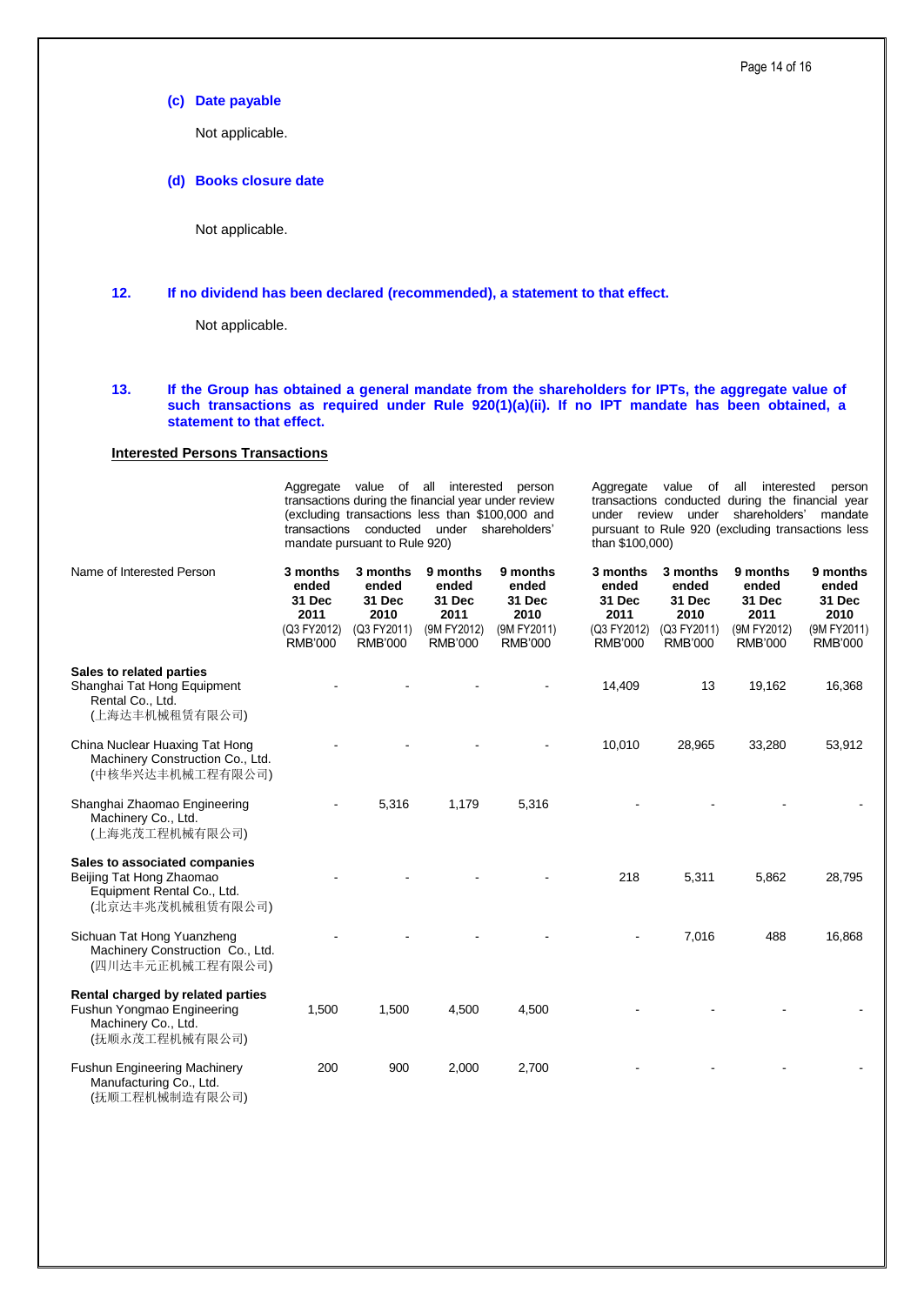# **PART II - ADDITIONAL INFORMATION REQUIRED FOR FULL YEAR ANNOUNCEMENT**  (This part is not applicable to Q1, Q2, Q3 or Half Year Results)

# **14. Segmented revenue and results for business or geographical segments (of the group) in the form presented in the issuer's most recently audited annual financial statements, with comparative information for the immediately preceding year.**

Segmental information is presented in respect of the Group's geographical segments. In presenting information on the basis of geographical segments, segment revenue are based on the geographical location of customers. Segment information by business segments is not presented as the Group's business relates mainly to the manufacture and sales of towercranes and towercrane components.

| Revenue | Asia, Middle East<br>& Others<br>(excluding PRC)<br><b>RMB'000</b> | <b>USA &amp; Europe</b><br><b>RMB'000</b> | <b>PRC</b><br><b>RMB'000</b> | Consolidated<br><b>RMB'000</b> |
|---------|--------------------------------------------------------------------|-------------------------------------------|------------------------------|--------------------------------|
| FY2012  |                                                                    |                                           |                              |                                |
| Q3      | 38,208                                                             | 13,767                                    | 128,294                      | 180,269                        |
| 9M      | 119,435                                                            | 25.904                                    | 384.571                      | 529,910                        |
| FY2011  |                                                                    |                                           |                              |                                |
| Q3      | 37,191                                                             | 18,531                                    | 110,439                      | 166,161                        |
| 9M      | 80,017                                                             | 45,685                                    | 302,634                      | 428,336                        |
|         |                                                                    |                                           |                              |                                |

# **15. In the review of performance, the factors leading to any material changes in contributions to turnover and earnings by the business or geographical segments.**

Not applicable.

# **16. A breakdown of sales and profit after taxation**

Not applicable.

# **17. A breakdown of the total annual dividend (in dollar value) for the issuer's latest full year and its previous full year as follows:-**

|                   | <b>Latest Full Year (S\$)</b> | <b>Previous Full Year (S\$)</b> |
|-------------------|-------------------------------|---------------------------------|
| <b>Ordinary</b>   |                               |                                 |
| <b>Preference</b> |                               |                                 |
| Total:            |                               | -                               |

**18. Disclosure of person occupying a managerial position in the issuer or any of its principal subsidiaries who is a relative of a director or chief executive officer or substantial shareholder of the issuer pursuant to Rule 704(13). If there are no such persons, the issuer must make an appropriate negative statement.**

Not applicable.